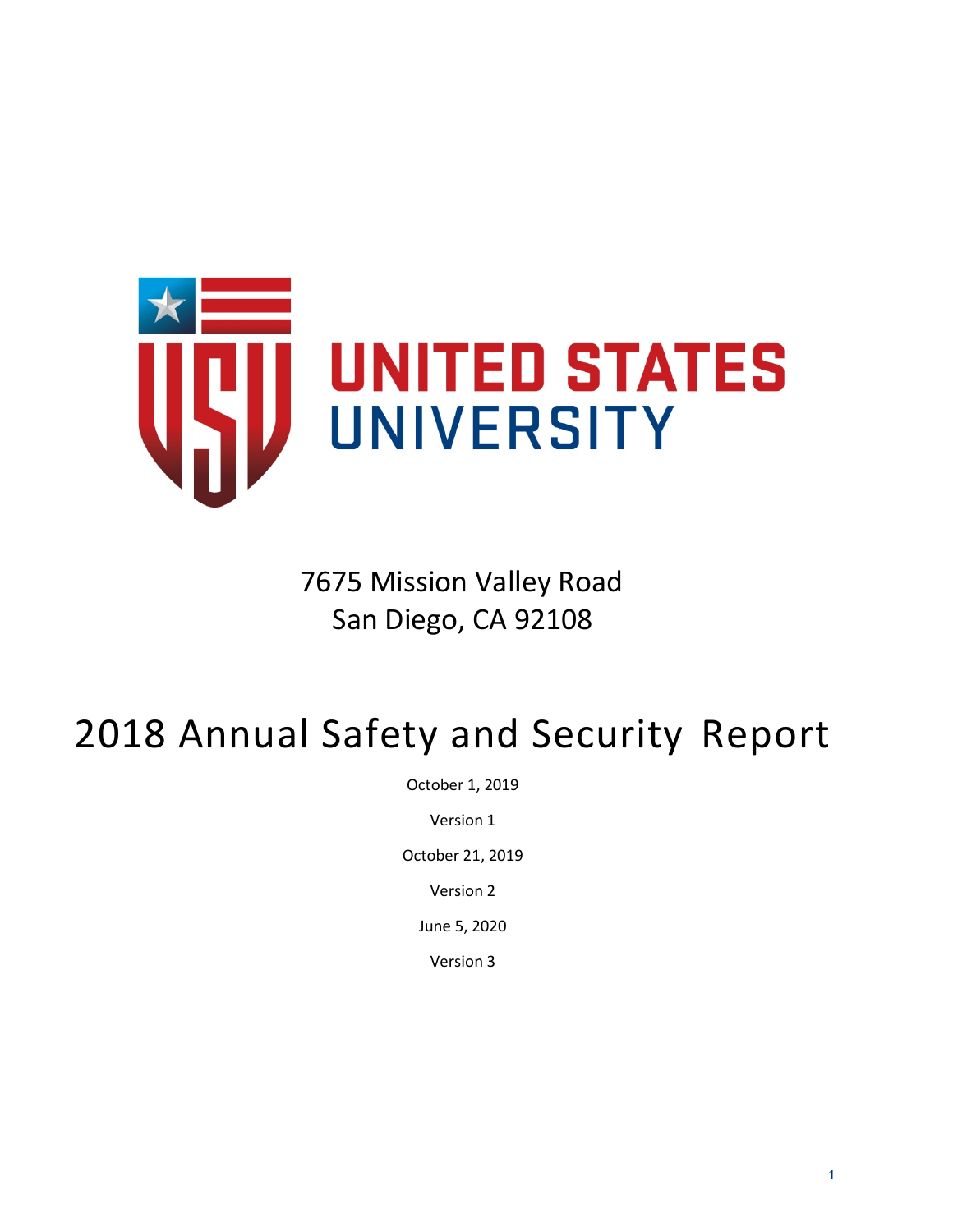### **Table of Contents**

| Ι.     |                                                                                      |  |
|--------|--------------------------------------------------------------------------------------|--|
| П.     |                                                                                      |  |
| III.   |                                                                                      |  |
| IV.    |                                                                                      |  |
| VI.    |                                                                                      |  |
| VII.   |                                                                                      |  |
| VIII.  |                                                                                      |  |
| IX.    |                                                                                      |  |
| Х.     |                                                                                      |  |
| XI.    |                                                                                      |  |
| XII.   |                                                                                      |  |
| XIII.  |                                                                                      |  |
| XIV.   |                                                                                      |  |
| XV.    | Range of Penalties under This Policy and Disciplinary Procedures  24                 |  |
| XVI.   |                                                                                      |  |
| XVII.  |                                                                                      |  |
| XVIII. |                                                                                      |  |
| XIX.   |                                                                                      |  |
| XX.    |                                                                                      |  |
| XXI.   |                                                                                      |  |
| XXII.  | Confidentiality, Requests Not to Conduct Investigations, or Not to Report to Outside |  |
| XXIII. |                                                                                      |  |
| XXIV.  |                                                                                      |  |
| XXV.   |                                                                                      |  |
| XXVI.  |                                                                                      |  |
| XXVII. |                                                                                      |  |
|        |                                                                                      |  |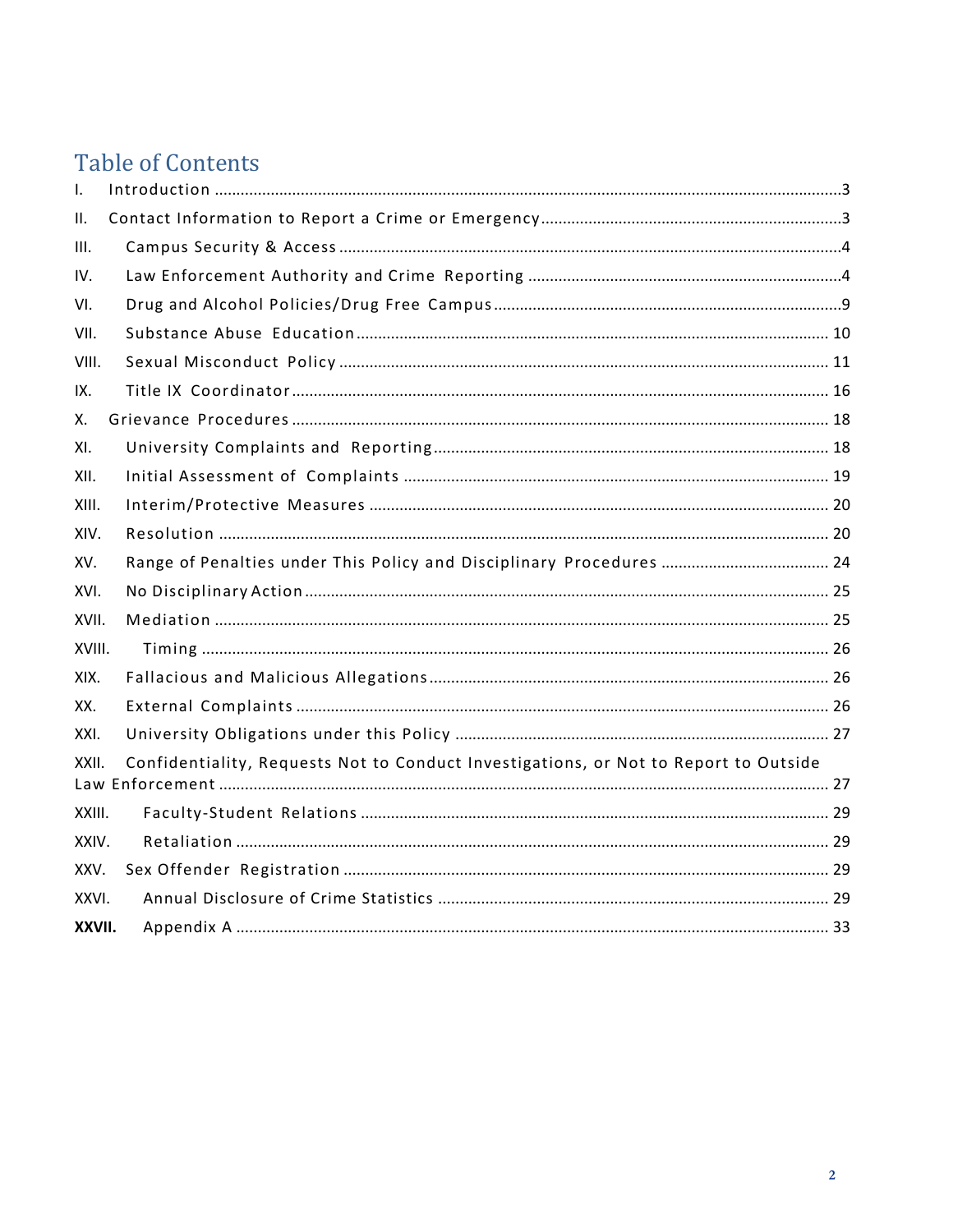### <span id="page-2-0"></span>I. Introduction

United States University (USU) prepares this report to comply with the requirements of the Federal Jeanne Clery Disclosure of Campus Security Policy and Crime Statistics Act ("Cleary Act"). United States University is committed to providing our students, faculty, staff, and guests a safe and secure environment.

This report is prepared by members of the USU Safety Committee, which includes the President, Provost, Chief Financial Officer, Registrar, and Title IX Coordinator in cooperation with the local law enforcement agencies. Campus crime, arrest, and referral statistics include those reported to the local law enforcement agencies.

Each year, an email notification is made to all enrolled students, faculty and staff with the website to access this report. Current and prospective students and staff may obtain a copy of the report online at <https://www.usuniversity.edu/current-students/consumer-information/> or from the Chief Financial Officer**.**

### <span id="page-2-1"></span>II. Contact Information to Report a Crime or Emergency

Dial 911 for emergencies. All other crimes or suspicious activity may be reported to the following:

Safety Coordinator-San Diego **Ricardo Gonzalez Receptionist and Facilities Coordinator** 7675 Mission Valley Road San Diego, CA 92108 619‐876‐4250

| Non-Emergency Police (San Diego): | 619-531-2000 |
|-----------------------------------|--------------|
| Non-Emergency Fire (San Diego):   | 619-523-1624 |

#### **Security for San Diego Campus**

West Coast Security and Investigation Agency, LLC Monday ‐ Friday: 5 pm – 10 pm Saturday & Sunday: 8 am – 7 pm

**Human Resources** 4615 E. Elwood St. Suite 100 Phoenix, AZ 85040 [HR@usuniversity.edu](mailto:HR@usuniversity.edu)

It is important for staff to take responsibility for their own safety and well-being. USU strongly encourages employees to take steps to ensure the safety and security of their belongings, themselves, and others and to report any crimes or emergencies to local authorities. USU does not maintain student housing and does not have a police department. A designated Safety Coordinator is responsible for receiving and documenting incident reports.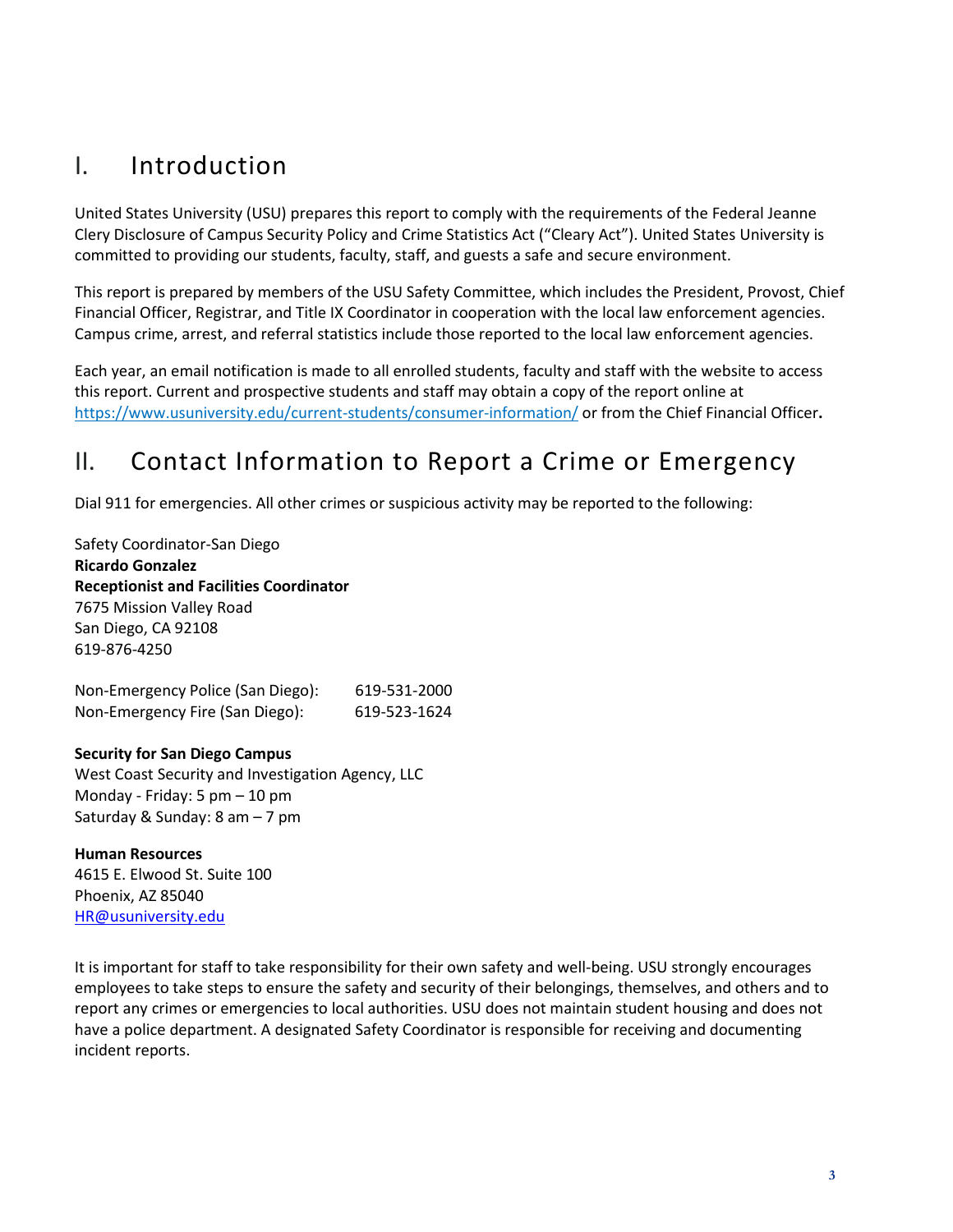USU has a policy in the United States University, Inc., Company Handbook Version 1.0, under Policy Safety and Loss Prevention that allow victims or witnesses to report crimes on a voluntary, confidential basis to University administrators. It may remain confidential, except where there is a legitimate need to know. In addition, under Policy 6.6 Security, employees are encouraged to immediately report potential security risks and/or suspicious conduct. The University neither employs professional counselors or pastoral (faith-based) counselors for use by staff nor follows a policy that encourages pastoral counselors and professional counselors to inform the persons whom they are counseling to report crimes on a voluntary, confidential basis for inclusion in the annual disclosure of crime statistics. Employees may anonymously report a crime directly to the local police or through other anonymous crime reporting mechanisms (such as Crime Stoppers).

### <span id="page-3-0"></span>III. Campus Security & Access

United States University contracts with West Coast Security and Investigation Agency, LLC to provide security on campus. Security guards at the San Diego Campus are on duty from 5:00 pm ‐ 10:00 pm, Monday through Friday; and from 8:00 am ‐ 7:00 pm on Saturday and Sunday.

During business hours, all facilities will be open to students, staff, faculty, and guests. During non‐ business hours access to all facilities is by key, if issued, or by admittance via the staff. The University recommends students, faculty, and staff to practice the following safety tips:

- Report suspicious people or activity to the appropriate staff member.
- Avoid places where you are vulnerable and there are no exits.
- Do not hesitate to call a USU staff person when strangers co**n**front you.
- Lock your office when you leave.
- Walk in groups of at least two people at night.
- Walk only in lighted sidewalks after dark.
- When parking, lock your vehicle and remove valuables from plain view.
- Make a record of your credit card numbers and keep separate from your wallet or purse.
- Avoid carrying large amounts of cash or valuables.
- Write your name in several places in your textbooks.
- Lock your bicycle with a high quality lock.
- Always report all criminal incidents and losses of property to the contacts listed in Section I.

### <span id="page-3-1"></span>IV. Law Enforcement Authority and Crime Reporting

United States University enforces its campus security and access practices; it will not tolerate any criminal activity under any circumstances. Any and all crime occurrences on campus, at property owned by USU and on public property within, or immediately adjacent to and accessible from the campus that is reported to the campus security official, will be immediately reported to the appropriate law enforcement agency. Any and all crimes committed by a student, faculty or staff member may result in immediate dismissal from USU.

Campus security officials do not have the authority to arrest individuals. The campus security officials work closely with local law enforcement agencies and cooperate during any criminal investigation or request for service/advisement.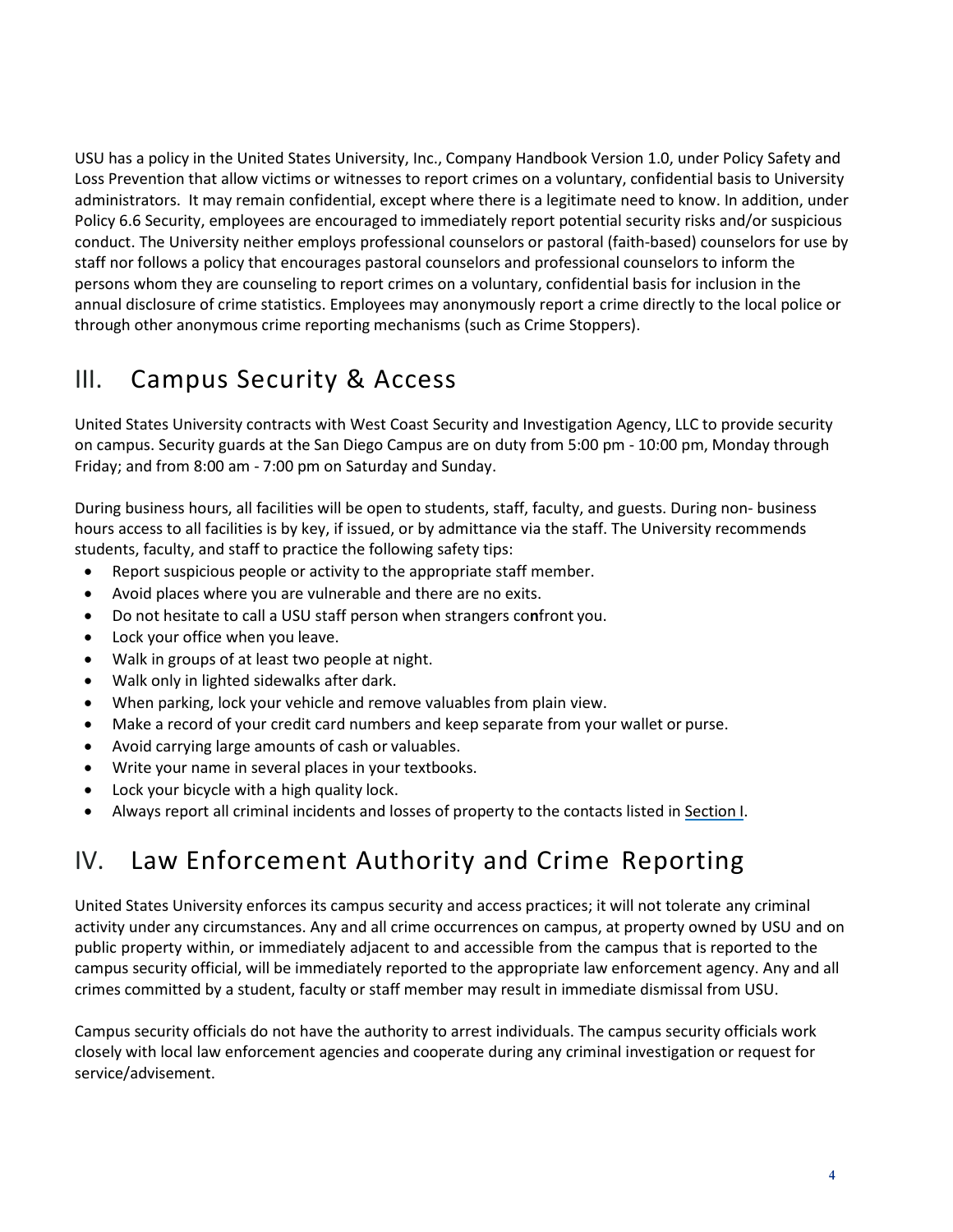United States University staff and faculty have the authority to ask persons for identification and to determine whether individuals have lawful business on campus. Criminal incidents are referred to the local police who have jurisdiction on the campus. All crime victims and witnesses are strongly encouraged to immediately report a crime. Prompt reporting will assure timely warning notices on‐campus and timely disclosure of crime statistics.

All incident reports are forwarded to the Chief Financial Officer for review and potential action. If a sexual assault or rape should occur, staff on the scene will assist the victim in contact with the Center for Community Solutions ("CCS"). CCS is a member of the San Diego County Sexual Assault Response Team (SART) and can be reached at the following numbers:

24‐Hour Toll Free Crisis Line: 1‐888‐DVLINKS (385‐4657) Coastal Location: 858‐272‐5777 La Mesa Location: 619‐697‐7477 North County Location: 760‐747‐6282

### V. Emergency Response and Evacuation Procedures

The following document is the Emergency Action Plan to meet the written program requirements of Cal/OSHA standard (8 CCR § 3220) for:

#### **United States University**

675 Mission Valley Road San Diego, CA 92108

#### • **Person(s) responsible for emergency planning and information**

Name Ricardo Gonzalez Steve Stargardter Scott Burrus Title Receptionist and Facilities Coordinator President Provost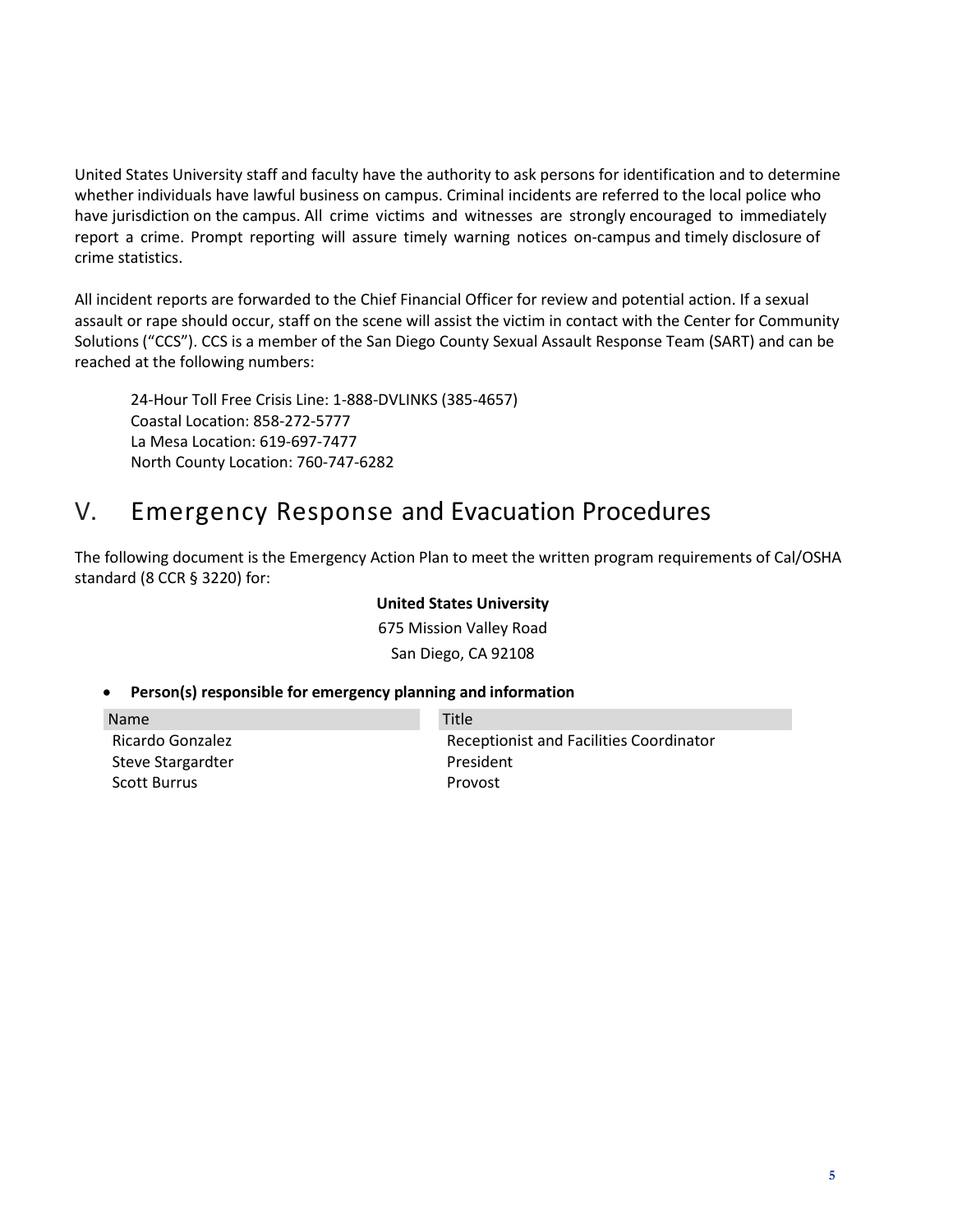#### Reporting Emergencies

Employees are instructed to report fire or other emergency immediately, to the supervisor, then to the responsible person(s) listed above. If neither is immediately available or if professional assistance is needed, report to:

#### A. IF USING A CELL PHONE, DIAL THE SEVEN‐ DIGIT NUMBER. ONLY DIAL 911 IF YOU ARE CALLING FROM A LANDLINE.

| Emergency:                 |                       | <b>Non-Emergency Numbers:</b>    |
|----------------------------|-----------------------|----------------------------------|
| Fire Department:           | 911 or (619)-533-4300 | $(619)$ 523-1624                 |
| <b>Medical Assistance:</b> | 911                   |                                  |
| Police:                    | 911 or (619) 291-1729 | (619) 531-2000 or (858) 484-4154 |
| Security:                  | (619) 721-7926        | (888) 961-7776                   |

Be prepared to provide the responder with the employer's name, location and the nature of the emergency.

| <b>Other Types of Emergencies</b>        |                                   |                                                                                                                                                                                                                                                          |  |  |  |
|------------------------------------------|-----------------------------------|----------------------------------------------------------------------------------------------------------------------------------------------------------------------------------------------------------------------------------------------------------|--|--|--|
| <b>Animal Control</b>                    | (619) 767-2675                    | Injured or sick animals, animal cruelty,<br>aggressive animal, animal bite to a person.                                                                                                                                                                  |  |  |  |
| <b>Dead Animal Removal</b>               | (858) 694-7000/<br>(888) 299-9905 | Removal of dead animals from County<br>maintained roads or facilities                                                                                                                                                                                    |  |  |  |
| <b>Arson Hotline</b>                     |                                   | Arson investigations/Explosive Device Team                                                                                                                                                                                                               |  |  |  |
| Crisis & Suicide Hotline                 | (888) 724-7240                    | Assistance with mental health crisis                                                                                                                                                                                                                     |  |  |  |
| Flood control 24-hour<br>hotline         | (858) 565-5262                    |                                                                                                                                                                                                                                                          |  |  |  |
| <b>Hazardous Material</b>                | (800) 728-6942/<br>(800) 424-8802 | Emergencies and other sudden threats to<br>public safety; oil and/or chemical spills;<br>radiation emergencies and biological<br>discharges                                                                                                              |  |  |  |
| Power or Gas Emergency<br>Outages        | (800) 411-7343                    | Electrical or gas emergency (SDG&E)                                                                                                                                                                                                                      |  |  |  |
| Street Lights/<br>Signals/Public Works   | $(619)$ 527-7500                  | Street signal malfunctions, trees in<br>roadway                                                                                                                                                                                                          |  |  |  |
| Water & Sewer<br><b>Emergency Repair</b> | $(619) 515 - 3535$                | For reporting water emergencies such as<br>water main breaks, service leaks, valve<br>leaks, and hydrant knock overs, high line<br>leaks, and pressure problems. This hotline<br>takes calls and dispatches crews to<br>investigate and/or fix problems. |  |  |  |

### **Other Types of Emergencies**

#### • **The alarm system or method(s) used to alert employees of an emergency**

The employee alarm system shall provide warning for necessary emergency action, or for reaction time for safe escape of employees from the workplace or the immediate work area, or both. The alarm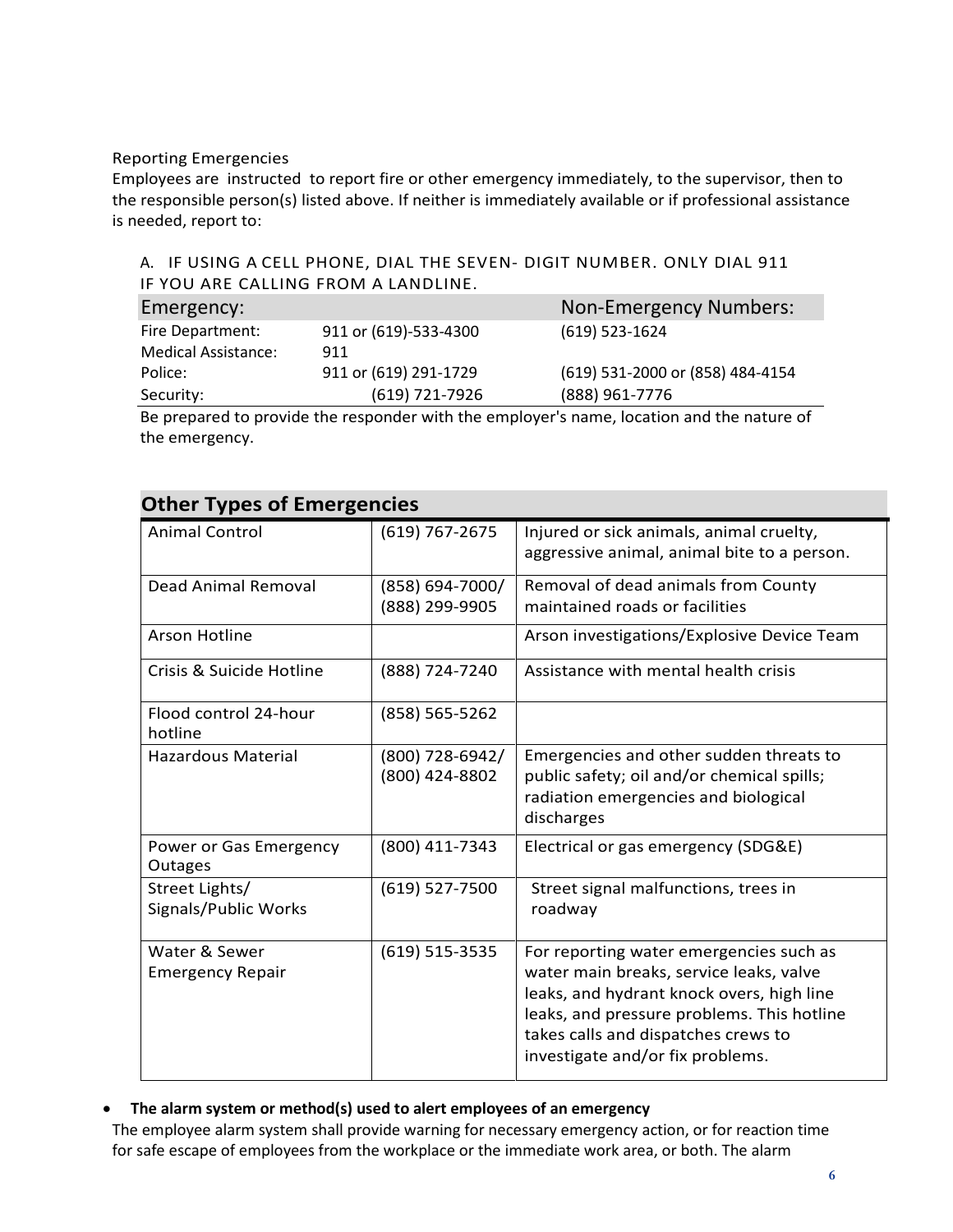system or method(s) used to alert employees of an emergency are:

#### Sirens:

A siren will produce a loud piercing wail if/when the emergency pull station is activated.

#### Visual Alarms:

Visual signals are used to alert workers with hearing loss about an emergency in the form of strobe lights. Visible signals are provided in restrooms and other general and common use areas including hallways, meeting and conference rooms, and classrooms.

#### Emergency Alert System

The Emergency Alert System may be used to notify employees of emergencies via phone or text message. United States University utilizes EZ Texting as a text messaging service. This may be used as an all‐out communication regarding emergency situations, including company shutdown or stay in place notifications.

#### Mass Communication:

A broadcast e‐mail to the Faculty and Staff list may also be used.

#### • **Emergency procedures**

A wide variety of emergencies, both man‐made and natural, may require United States University to be evacuated. These emergencies include ‐ fires, explosions, floods, earthquakes, hurricanes, tornadoes, toxic material releases, civil disturbances and workplace violence.

Each emergency situation may call for a different response. For example, employees may need to assemble in one area inside the workplace if threatened by an external incident or perhaps a chemical spill on an adjacent highway, but evacuate to an exterior location during a fire. This plan shall identify when and how employees are to respond to different types **o**f emergencies.

#### **Do not use elevators.**

- (1) Evacuate quickly—without running—to the nearest exit specified. Use an alternate route if the nearest one is blocked.
- (2) Determine identity of the employee(s) who remain to operate critical operations before they evacuate.
- (3) Proceed to the assembly area and stay there until accounted for and authorized to leave the premises.
- (4) Until authorized, do not return to the workplace.

#### **FIRE EMERGENCY**

- (1) Activate the nearest alarm (if possible).
- (2) Fight the fire only if:
	- The fire is small and is not spreading to other areas.
	- The fire extinguisher is in working condition and employee is trained.
- (3) Evacuate the building and assemble in the designated area.
- (4) Escape the area by backing up to the nearest exit.

#### **EARTHQUAKE OR CIVIL DISTURBANCE**

REMAIN CALM. DO NOT ATTEMPT TO EVACUATE. EVACUATION SHOULD **NEVER BE AUTOMATIC.** 



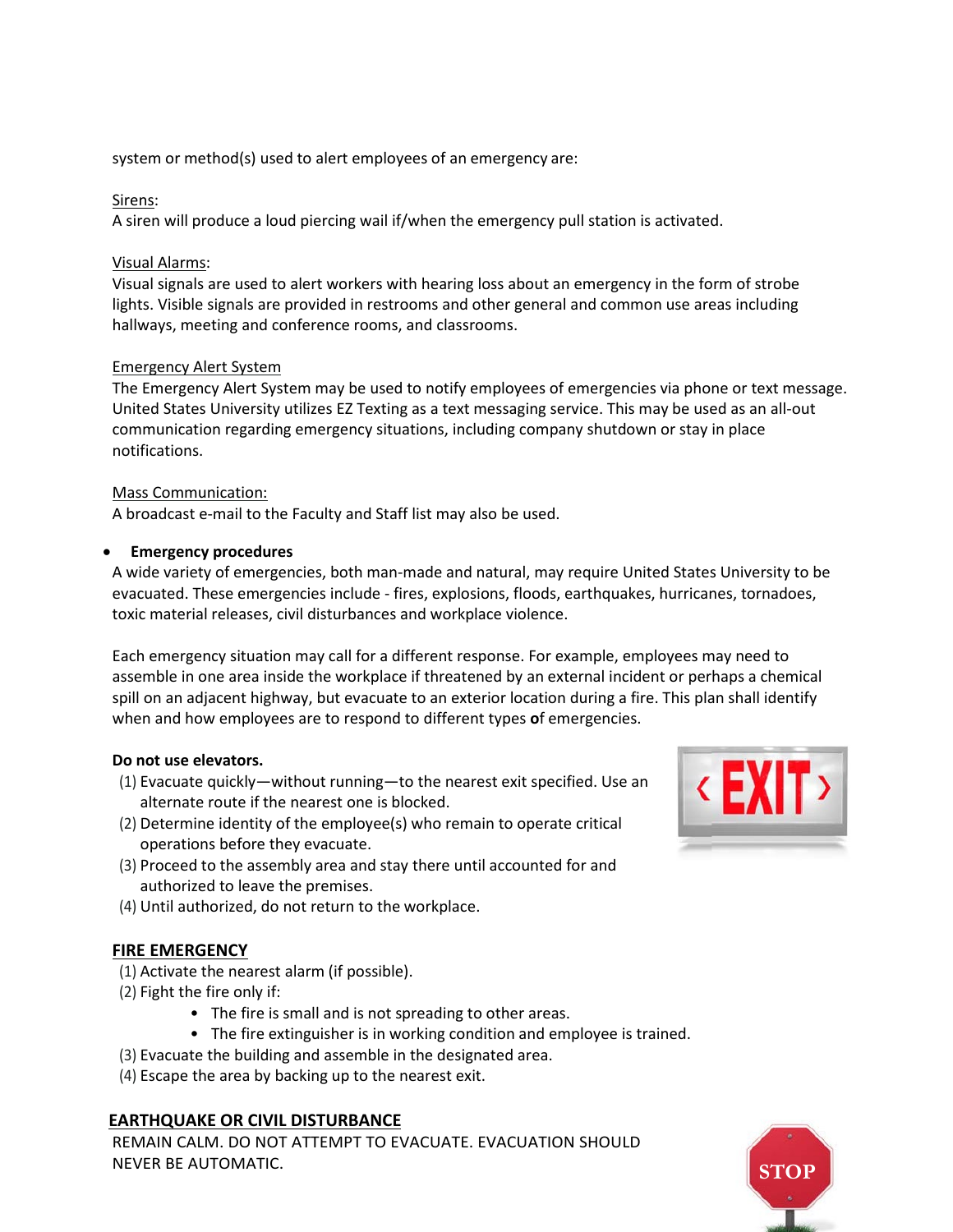- (1) **DROP** to the ground and take **COVER**; find shelter under a desk orsturdy table. A doorway may provide some shelter if a piece of furniture is not immediately available. **HOLD ON** until the shaking stops.
- (2) Avoid places where objects may fall from overhead storage or near outside walls and windows.
- (3) Follow instructions from responsible persons.
- (4) If outdoors, get into an open area away from trees, buildings, walls and power lines. When on a sidewalk or near buildings, duck into a doorway to protect yourself from potential falling debris. Stay clear of windows.
- (5) If an earthquake, once building stops shaking, follow evacuation route(s) quickly. Do not use elevators. Once outside, stay away from buildings, trees and electrical lines.

#### **EXTENDED POWER LOSS**

In the event of extended power loss to a facility certain precautionary measures should be take depending on the geographical location and environment of the facility:

- (1) Unnecessary electrical equipment and appliances should be turned off in the event that power restoration would surge causing damage to electronics and effecting sensitive equipment.
- (2) Upon restoration of power:
	- Electronic equipment should be brought up to ambient temperatures before energizing to prevent condensate from forming on circuitry.
	- Fire and potable water piping should be checked for leaks from freeze damage after theheat has been restored to the facility and water turned back on.

#### **FIRST AID AND MEDICAL EMERGENCIES**

- (1) The following person(s) are designated and trained first‐aid providers: Jennifer Billingsley, DNP, FNP-BC, CNE
- (2) In the event of a medical emergency, request medical assistance by calling the number listed above for reporting emergencies, while the designated first-aid provider or other employee attends to the victim.
- (3) Do not provide medical attention unless you are trained and have the necessary supplies available.
- (4) Avoid contact with blood, body fluids or other potentially infectious material by using protective equipment and safe practices. Any exposure must be promptly reported to the employer.
- $(5)$  First-aid kit(s) are available at the following location(s):
	- Staff Lounge
	- Reception Desk
	- 2<sup>nd</sup> Floor Administration area
- (6) First‐aid posters are displayed atthe following location(s). Employeesshould familiarize themselves with thisinformation.
	- Staff Lounge
	- Student Lounge

#### **TELEPHONE BOMB THREAT** (Appendix A)

Complete the form in Appendix A and return to the Chief Financial Officer.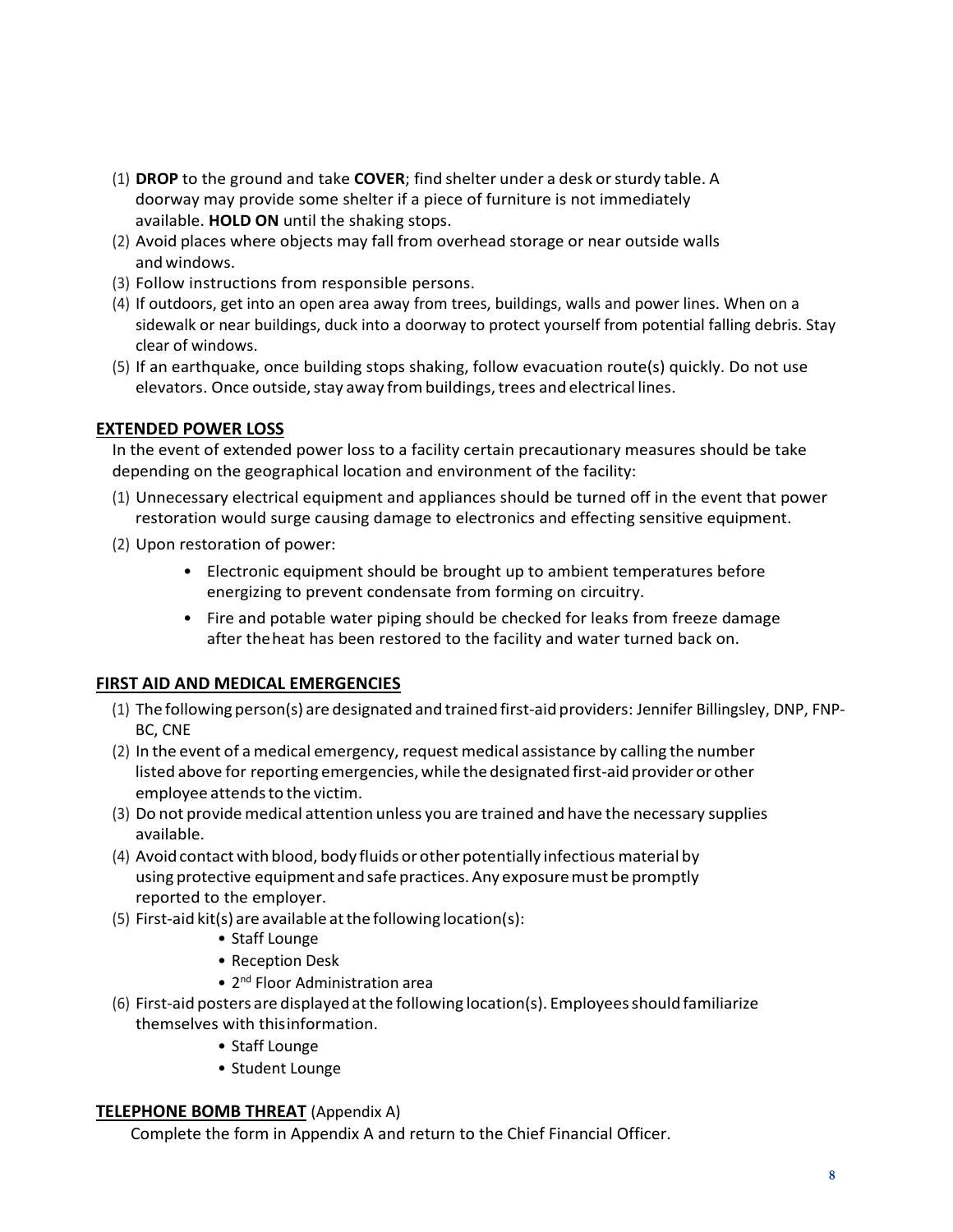#### • **Evacuation route and assembly area map**

Evacuation route(s) and assembly area(s) maps are posted in each area. At least two evacuation routes and an assembly area are included. Employees should become familiar with all evacuation route(s) and assembly area(s).

Designated employees may be responsible for checking offices, bathrooms, and other spaces before being the last person to exit an area. They might also be tasked with ensuring that fire doors are closed when exiting. All employees designated to assist in emergency evacuation procedures should be trained in the complete workplace layout and various alternative escape routes if the primary evacuation route becomes blocked. Employees designated to assist in emergencies should be made aware of employees with special needs (who may require extra assistance during an evacuation), how to use the buddy system, and any hazardous areas to avoid during an emergency evacuation.

Visitors also should be accounted for following an evacuation and may need additional assistance when exiting. Visitors and contractors are expected to sign in when entering the workplace; this shall be used when accounting for all persons in the evacuation assembly area. The hosts and/or area employees, shall help these individuals safely evacuate.

Internal assembly areas ("Areas of Refuge") have been established for the following at the San Diego campus:

1st Floor 2<sup>nd</sup> Floor Admissions/Student Services Area Staff Lounge Main Lobby

Manager /Supervisor shall take a head count after the evacuation. Identify the names and last known locations of anyone not accounted for and pass them to the official in charge. Accounting for all employees following an evacuation is critical. Confusion in the assembly areas can lead to delays in rescuing anyone trapped in the building, or unnecessary and dangerous search‐and‐rescue operations. The Receptionist shall take the visitor log to account for non-employees on-site at the time of evacuation.

**Note:** Phoenix employees are subject to the evacuation procedures and training provided the Safety Coordinator in the Phoenix office. These procedures are coordinated with the Phoenix Police and Fire Departments.

#### • **Emergency Response Team**

The primary responsibility of the emergency response team indicated by this plan is to provide for the safe and efficient evacuation of all personnel during a significant event. The secondary responsibility may be to assist in mitigating the emergency if it is within the capabilities of the team. The team is comprised of the president, chief financial officer, and safety committee members (as applicable).

### <span id="page-8-0"></span>VI. Drug and Alcohol Policies/Drug Free Campus

United States University complies with the Drug Free Workplace Act of 1990 and the Higher Education Act Section 120a, 34 CFR 668.46(b) (4) (ii) and 34 CFR 668.46 (b) (8). The University policy regarding the possession, use, and/or sale of alcoholic beverages or illicit drugs on campus is governed by state and municipal law.

The Drug‐Free Workplace Act of 1988 and the Drug‐Free Schools and Communities Act Amendments of 1989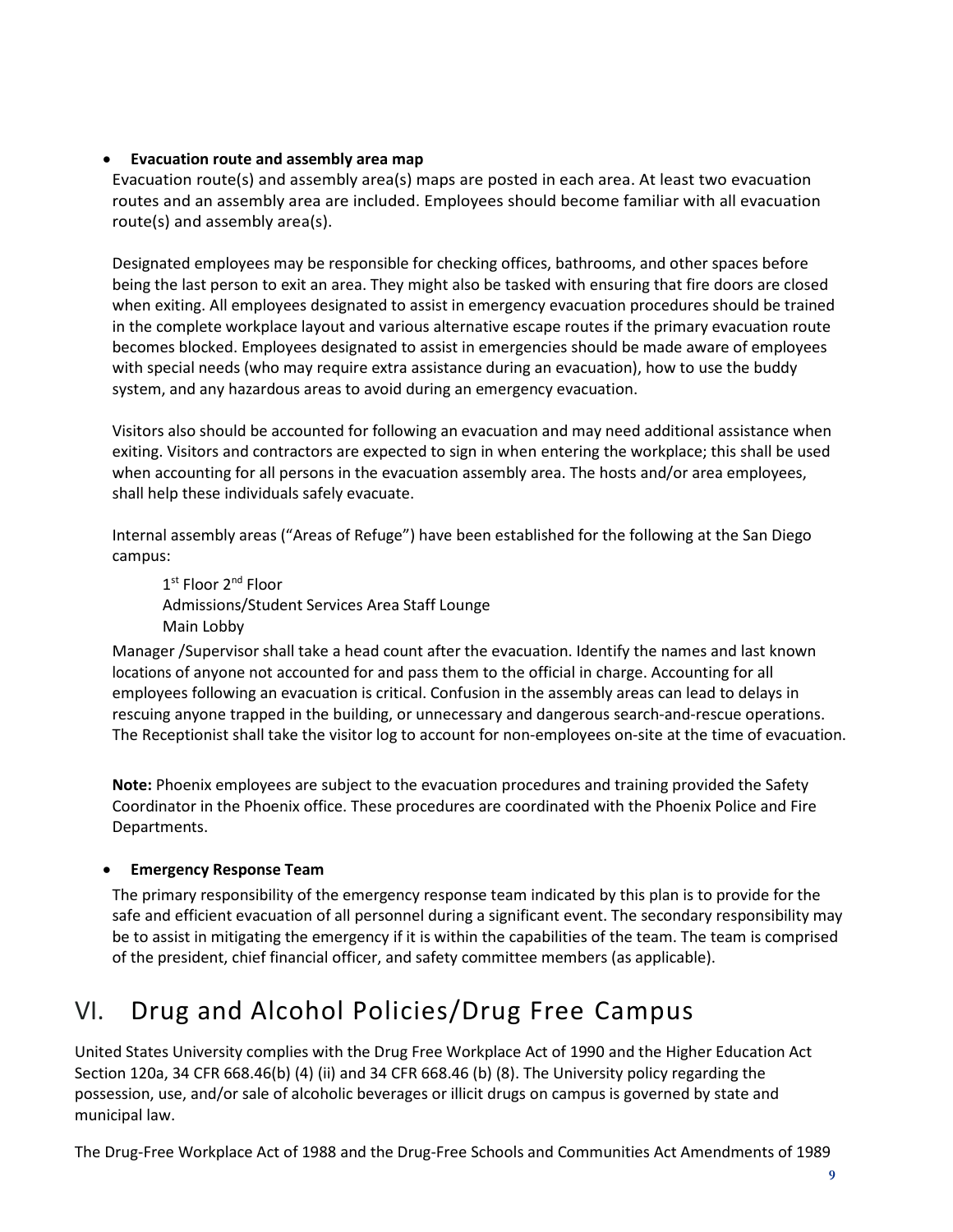require that, as a condition of receiving funds or financial assistance under any Federal program, the University create and maintain a drug‐free environment and implement a program to prevent the Unlawful possession, use, or distribution of drugs, and the abuse of alcohol, by its students and employees.

In addition to being a violation of Federal and State laws, the possession and/or use of alcohol, the unlawful manufacture, distribution, dispensing, possession or use of illegal controlled substances on US University campuses, off‐campus sites, workplace site of **e**mployees, or at any University‐sponsored event is prohibited. No one may use illegal substances, or abuse legal substances, including alcohol, in a manner which impairs performance of assigned tasks. The University expects that individuals and groups will conduct themselves and operate within the scope of the rules and regulations. Violators of this prohibition are subject to criminal prosecution and/or disciplinary action, including reprimand, probation, suspension or expulsion, and/or termination of employment.

### <span id="page-9-0"></span>VII. Substance Abuse Education

#### LOCAL, STATE & FEDERAL LEGAL SANCTIONS

Violation of this policy can result in a disciplinary action, up to and including termination of an employee or dismissal of a student, even for a first time offense. There are numerous legal sanctions under local, State, and federal laws which can be used to punish violators. Penalties can range from suspension, revocation, and denial of a driver's license to 20‐50 years' imprisonment at hard labor without benefit of parole. Property may be seized. Community service may be mandated.

Recent federal anti‐drug laws affect a number of areas in everyone's lives. Students could lose eligibility for financial aid, could be denied other federal benefits such as Social Security, retirement, welfare, health, disability, and veterans' benefits. The Department of Housing and Urban Development, which provides funds to states and communities for public housing, now has the authority to evict residents and members of their household who are involved in drug-related crimes on or near the public housing premises.

Businesses could lose federal contracts if the company does not promote a drug‐free environment. Finally, a record of a felony or conviction in a drug‐related crime may prevent a person from entering certain careers. The laws of the State are adequate to protect the innocent, but stringent enough to ensure that persons involved with the illegal dealing of drugs or excessive use of alcohol can be adequately punished. For example, a small amount of drugs found on a person may lead to an arrest that could require the person to make payment of all court costs as well as participate in mandatory community service. A person found with drugs with the intention to distribute could be imprisoned. A person found to be intoxicated while driving could be forced to pay court costs, lawyers' fees, participate in community service, receive an increase in the cost of automobile insurance or even lose their driver's license and end up in prison. In addition to local and State authorities, the federal government has four agencies engaged in fighting illicit drugs: Drug Enforcement Administration, U.S. Customs and Border Protection, Federal Bureau of Investigation, and the U.S. Coast Guard.

#### SUBSTANCE ABUSE PREVENTION PROGRAM

The University provides information regarding the prevention of substance abuse and consequences regarding the violation of its policies in its University Catalog: [https://www.usuniversity.edu/university](https://www.usuniversity.edu/university-catalogs/2019.2020-usu-catalog.pdf)[catalogs/2019.2020-usu-catalog.pdf.](https://www.usuniversity.edu/university-catalogs/2019.2020-usu-catalog.pdf) The following national toll-free telephone number is provided to assist any member of the University who may require assistance in dealing with a drug or alcohol problem:

**24 Hour National Alcohol and Substance Abuse Information Center 1-800-784-6776 or 844-285-0221**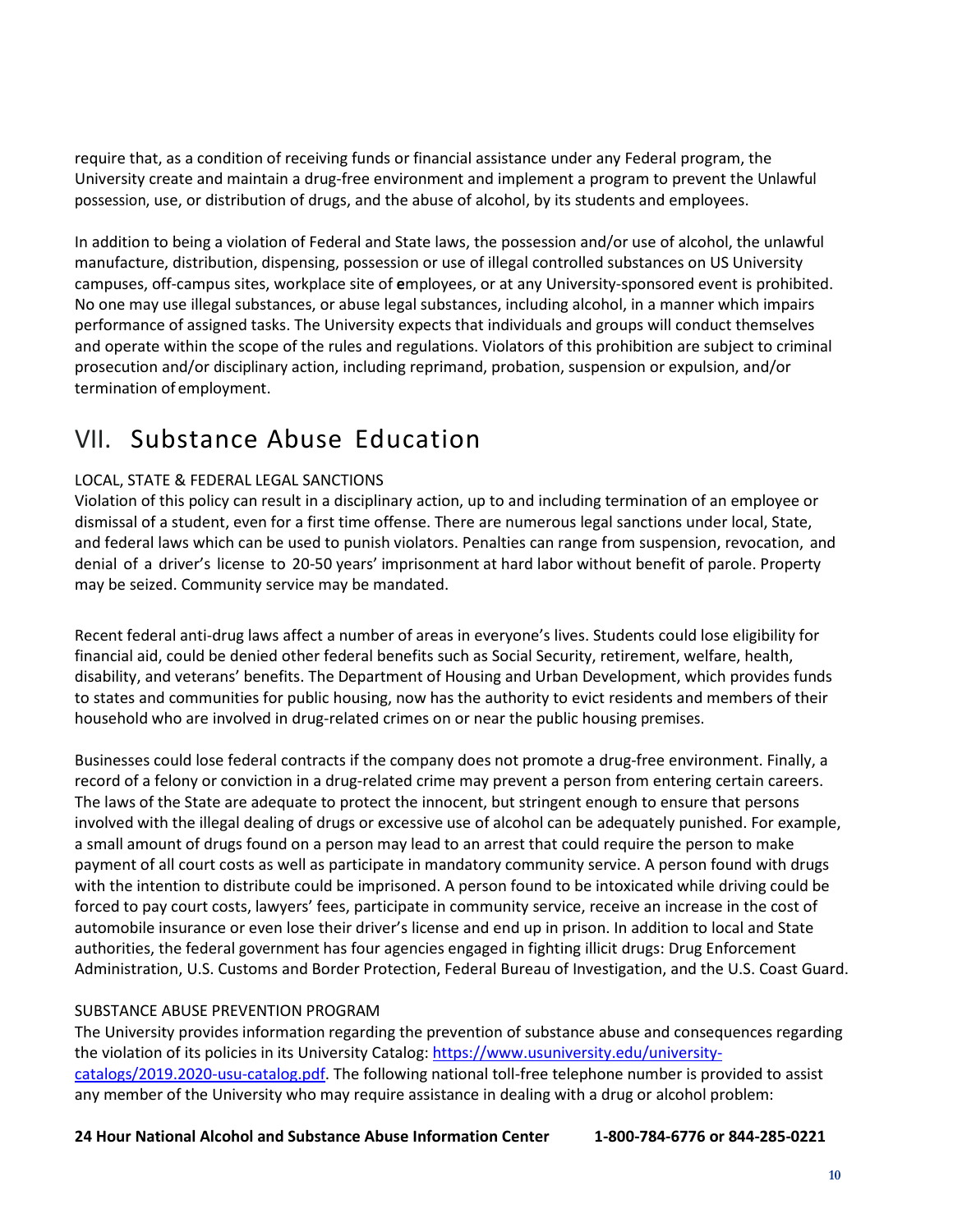### <span id="page-10-0"></span>VIII. Sexual Misconduct Policy

#### A. PURPOSE

United States University is committed to fostering an environment in which students, faculty, and staff learn and work in an atmosphere free of unlawful discrimination. The University regards sexual misconduct, including domestic violence, dating violence, sexual assault, sexual exploitation, sexual harassment, and stalking, as a serious offense that may result in suspension, expulsion, or termination of employment for faculty and staff or result in sanctions up to dismissal from the University for students. Definitions for each of these terms are found in the Definition of Terms below. The Sexual Misconduct Policy has been developed to proactively create an environment in which incidents of sexual misconduct can be promptly and effectively responded to without further victimization, retaliation, and with possible remediation of its effects. This policy applies to all students, faculty, and staff, regardless of sexual orientation or gender identity, as well as to third parties, and also applies to off‐campus conduct if the conduct occurs in the context of an education program or setting, or had a continuing effect on a University location.

Each University campus has personal safety and sexual misconduct prevention programs in place and follows established procedures for reporting violations of University policy and state/federal law, including contacting local law enforcement personnel and assisting alleged victims. Neither the University nor any officer, faculty member, staff member, or agent of the University shall retaliate, intimidate, threaten, coerce, or otherwise discriminate against any individual for exercising their rights or responsibilities under Title IX of the Education Amendments of 1972 or the Campus Sexual Violence Elimination (SaVE) Act. The University will take strong responsive action against any retaliation. The University encourages victims to report offenses to campus security and the Title IX Coordinator and to exercise their rights, if desired.

#### B. JURISDICTION

This policy applies to sexual or gender-based harassment that is committed by students, faculty, staff, University appointees or third parties, whenever the misconduct occurs: 1) On University property; or 2) Off University property, if: a) the conduct was in connection with a University or University‐recognized program or activity; or b) the conduct may have the effect of creating a hostile environment for a member of the University community.

If the Title IX Coordinator determines that there is no jurisdiction, the Title IX Coordinator will offer to assist the Complainant and, as appropriate, the Respondent, in finding appropriate campus and off- campus resources for addressing the issue of concern.

#### C. DEFINITIONS OF TERMS

"Advisor" means any individual who provides the Complainant or the Respondent with support, guidance, or advice. "Complaint" is an allegation of sexua**l** harassment, gender‐based harassment or sexual violence made under this policy.

"Complainant" refers to the individual who alleges that she/he has been the subject of sexual harassment, gender‐based harassment or sexual violence, and can be a University student, employee (including all full‐time and part-time faculty and staff), or visitor. Under this policy, the alleged incident(s) may have been brought to the University's attention by someone other than the. Complainant.

"Consent" is informed, freely given, and mutually understood. Consent requires an affirmative act or statement by each participant. Silence or failure to resist does not, in and of itself, demonstrate consent.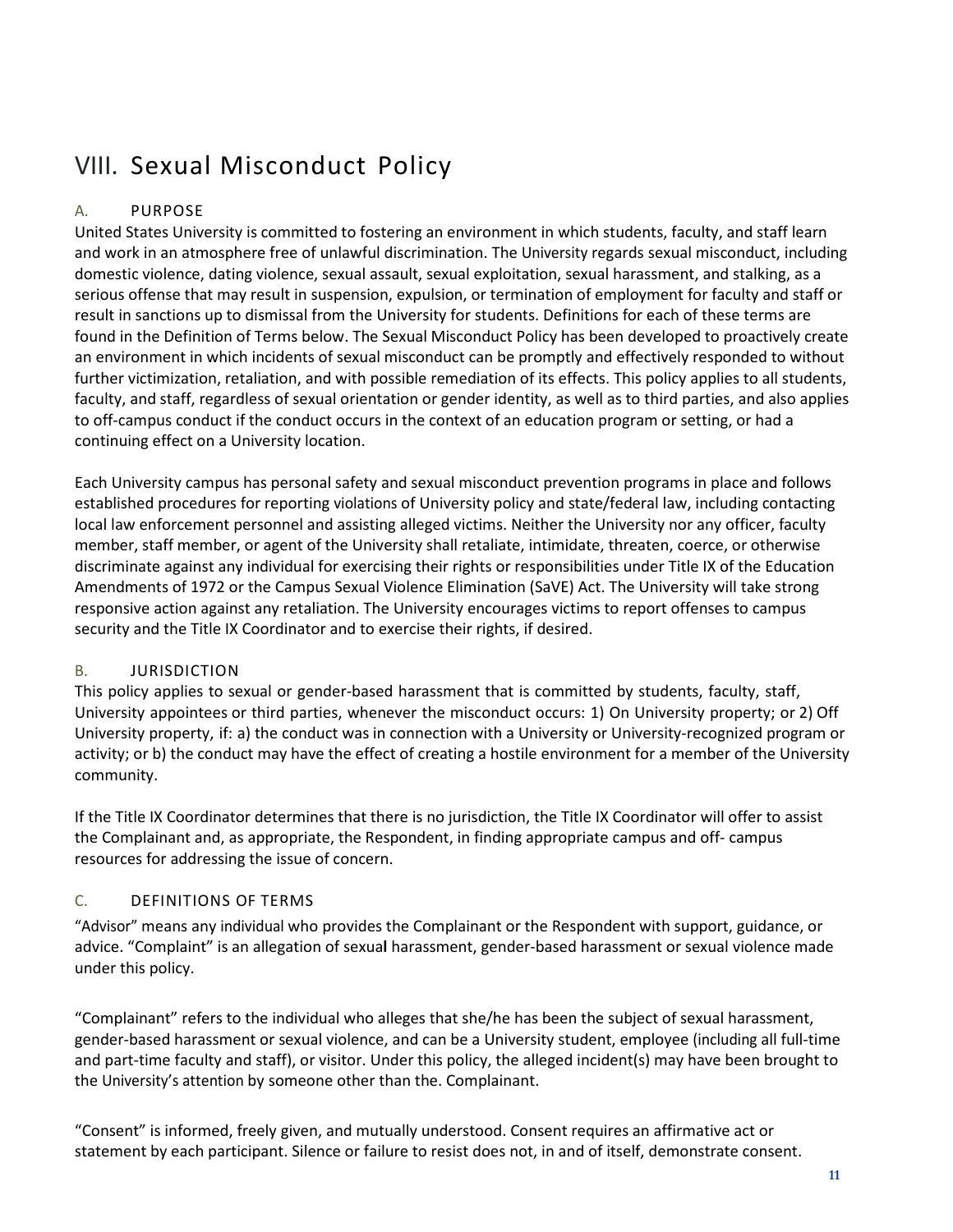Consent can be withdrawn at any time. Past consent to sexual activity between individuals does not constitute consent to subsequent sexual activity between those individuals, and consent to one form of sexual activity does not necessarily imply consent to other forms of sexual activity. If coercion, intimidation, threats and/or physical force are used, there is no consent. If a person is under the legal age of consent, or mentally or physically incapacitated or impaired so that the person cannot understand the fact, nature or extent of the sexual sit**u**ation, there is no consent; this includes conditions due to alcohol or drug consumption or being asleep or unconscious. Whether one has taken advantage of a position of influence over another may be a factor in determining consent. The definition of consent does not vary based upon a participant's sex, sexual orientation, gender identity or gender expression.

"Dating Violence" means (1) Violence committed by a person who is or has been in a social relationship of a romantic or intimate nature with the victim. Dating violence includes, but is not limited to, sexual or physical abuse or the threat of such abuse. Dating violence does not include acts covered under the definition of domestic violence. Any incident meeting this definition is considered a crime. (2) Threatening to use physical, mental, or emotional abuse to control another person who is in a dating relationship with the person. (3) The existence of a dating relationship in 1 or 2 above shall be determined based on the reporting party's statement and with consideration of the length of the relationship, the type of relationship, and the frequency of interaction between the persons involved in the relationship.

"Domestic Violence" includes asserted violent misdemeanor and felony offenses committed by the victim's current or former spouse, current or former cohabitant, person with whom the victim shares a child in common, person similarly situated to a spouse of the victim under domestic or family violence law, or anyone else against whom an adult or youth victim is protected under domestic or family violence law.

"Fondling" means the touching of the private body parts of another person for the purpose of sexual gratification, without the consent of the victim, including instances where the victim is incapable of giving consent because of his/her age or because of his/her temporary or permanent mental incapacity.

"Force" means the use of physical violence and/or otherwise physically imposing on another person to gain sexual access. Also includes threats, intimidation, implied threats, and coercion that overcome resistance or produce consent.

"Gender‐based harassment" is unwelcome conduct of a nonsexual nature based on an individual's actual or perceived sex, including conduct based on gender identity, gender expression, and nonconformity with gender stereotypes that is sufficiently serious that it alters the conditions of, or has the effect of substantially interfering with an individual's educational or work experience by creating an intimidating, hostile, or offensive environment (hostile environment). The effect will be evaluated based on the perspective of a reasonable person in the position **o**f the Complainant. An example of gender‐ based harassment would be persistent mocking or disparagement of a person based on a perceived lack of stereotypical masculinity or femininity.

"Hostile environment" is an unwelcoming and unprofessional environment which is created when a person experiences unwelcome conduct related to that person's sex, pregnancy status, gender identity, gender expression, or sexual orientation, 1) that is sufficiently serious (i.e., severe, pervasive, or persistent) and objectively offensive so as to deny or limit a person's ability to participate in or benefit from the University's programs, services, opportunities, or activities ; or 2) when such conduct has the purpose or effect of unreasonably interfering with an individual's employment.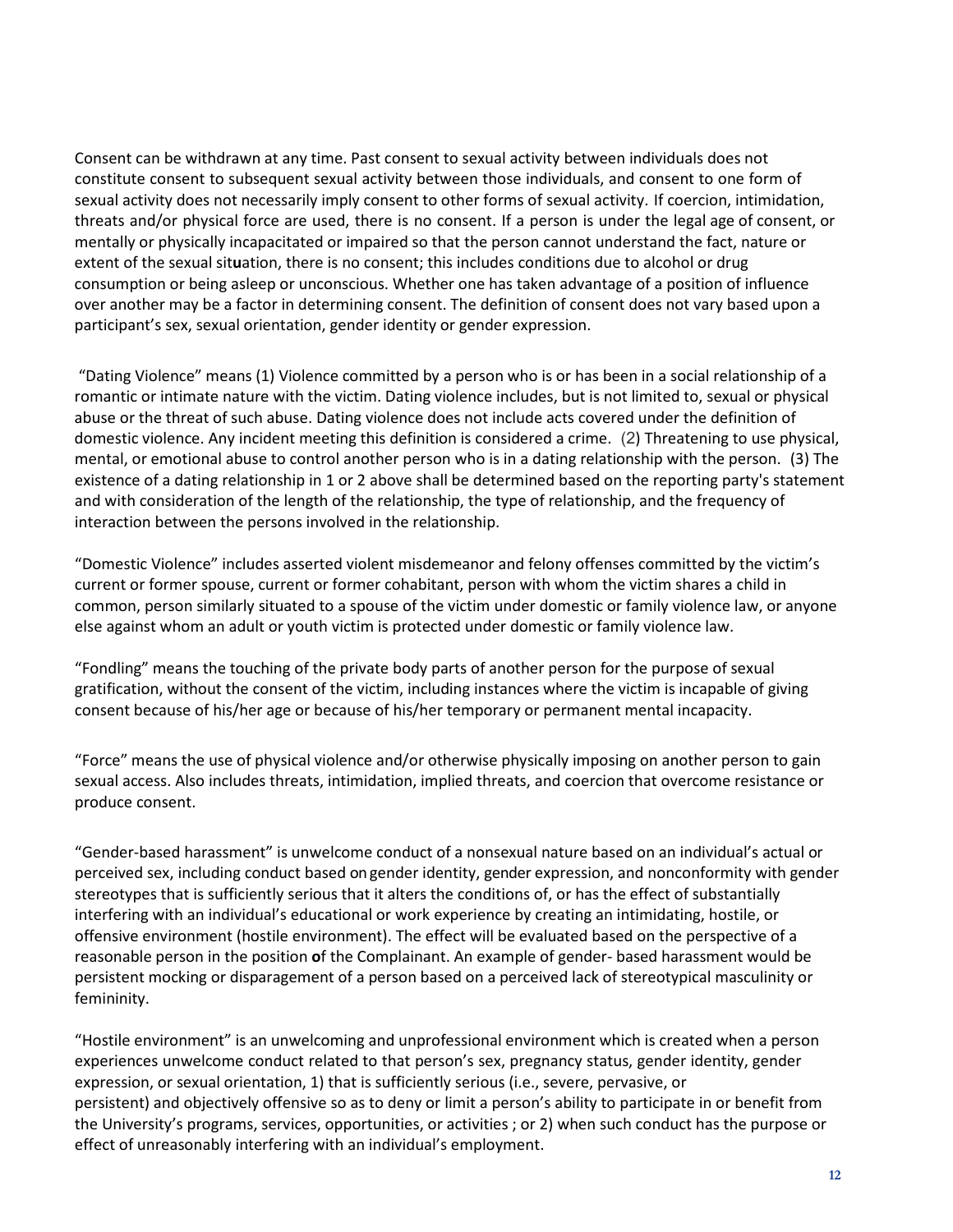- A hostile environment can be created by anyone involved in a University program or activity (e.g., administrators, faculty members, students, and even guests). Mere offensiveness is not enough to create a hostile environment. Although repeated incidents increase the likelihood that harassment has created a hostile environment, a serious incident, such as a sexual assault, even if isolated, can be sufficient.
- In determining whether harassment has created a hostile environment, consideration will be made not only as to whether the conduct was unwelcome to the person who feels harassed, but also whether a reasonable person in a similar situation would have perceived the conduct as objectively offensive. Also, the following factors will be considered: 1) the degree to which the conduct affected one or more students' education or individual's employment; 2) the nature, scope, frequency, duration, and location of incident or incidents; 3) the identity, number, and relationships of persons involved; and 4) the nature of higher education.

"Incapacitation" means any physical state when a person lacks capacity to give consent (e.g., when a person is asleep or unconscious, when a person lacks capacity to give consent due to the use of drugs or alcohol, or when an intellectual or other disability prevents the person from having the capacity to give consent).

"Incest" means sexual intercourse between persons who are related to each other within the degrees wherein marriage is prohibited by law.

"Intimidation" means to coerce by threat or to make timid o**r** fearful.

"Intoxication" when alcohol is involved, a person can be incapacitated due to intoxication. Some ways in which a person can be incapacitated as a result of alcohol use may include, but are not limited to, lack of control over physical movements, lack of awareness of circumstances or surroundings, or the inability to communicate for any reason. The individual may experience a blackout state in which they appear to be giving consent but does not actually have conscious awareness or the ability to consent. Therefore, individuals who engage in sexual activity of any kind must be aware of the other person's level of intoxication.

"Quid pro quo" behavior involves express or implied demands for sexual favors in exchange for some benefit (a promotion, a raise, a good grade or recommendation) or to avoid some detriment (termination, demotion, a failing grade, denial of a fellowship) in the workplace or in the classroom. By definition, it can only be perpetrated by someone in a position of power over another. One instance of "quid pro quo harassment" violates this policy.

• Quid pro quo harassment may be a direct solicitation ("sleep with me or else...") or take more oblique forms of sexual propositions or dating invitations ("let's discuss your homework over a glass of wine at my house,"). The person in the position of power (supervisor, faculty member, etc.) does not have to make go d on his or her demands or insinuations to have engaged in quid pro quo behavior for the purposes of this policy.

"Rape" means the penetration, no matter how slight, of the vagina or anus with any body part or object, or oral penetration by a sex organ of another person, without the consent of the victim.

"Respondent" refers to the individual who is alleged to have committed sexual harassment, gender‐ based harassment or sexual violence against a University student, employee, or visitor.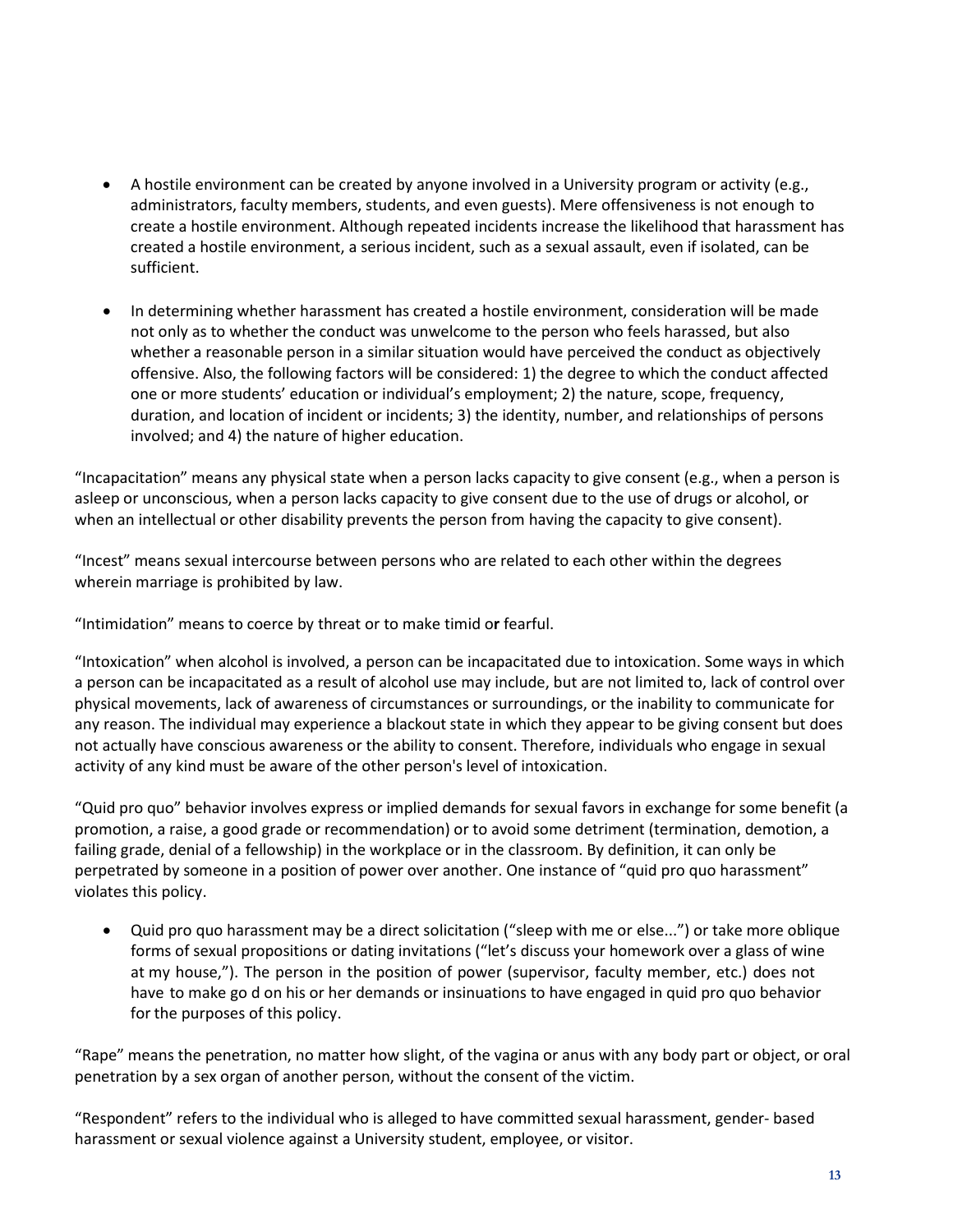"Retaliation" is adverse treatment of an individual as a result of that individual's reporting sexual harassment, gender‐based harassment or sexual violence, assisting someone with a report of sexual harassment, gender‐based harassment or sexual violence, or partic**i**pating in any manner in an investigation or resolution of a sexual harassment, gender‐based harassment or sexual violence report. Adverse treatment includes threats, intimidation and reprisals by either a Complainant or Respondent or by others such as friends or relatives of either a Complainant or Respondent.

"Sex Discrimination" treating a person differently because of their sex in the terms and conditions of educational programs, activities, and/or employment; Example: A professor requires all male students in a class to do an extra assignment that is not required of female students.

"Sexual Assault" is any form of sexual contact (i.e., any touching of the sexual or other intimate parts of a person for the purpose of gratifying sexual desire of either party) that occurs without consent and/or through the use of force, threat of force, intimidation, or coercion. Any conduct that meets the definition of rape, fondling, incest or statutory rape constitutes a sexual assault.

"Sexual Exploitation" means any actual or attempted abuse of a position of vulnerability, differential power, or trust, for sexual purposes, including, but not limited to, profiting monetarily, socially or politically from the sexual exploitation of another.

"Sexual Harassment" is unwelcome, verbal, or physical conduct of a sexual nature (such as sexual advances or requests for sexual favors) sufficiently serious that it unreasonably interferes with or limits a person's ability to participate in or benefit from the university's educational programs, activities, and/or employment. Sexual harassment may be based on a power differential, the creation of a hostile environment (reasonably severe conduct that is sufficiently pervasive to have the purpose or effect of unreasonably interfering with work or educational performance, or creating an intimidating, hostile or offensive working or educational environment) , or retaliation. The two types of sexual harassment are known as **Quid Pro Quo** and **Hostile Environment**. Quid Pro Quo is the Latin term for "this for that" and occurs when there is a demand for a sexual favor in exchange for some employment/academic benefit. Sexual harassment in the form of a hostile work and/or academic environment occurs when the harassing behavior unreasonably interferes with the employee/student work/academic performance and/or creates a hostile, intimidating, or offensive work/academic environment.

In order for the conduct to be considered sexual harassment, the behavior must be:

- Unwanted and/or unwelcome
- Sexual in nature and/or related to the sex or gender of the employee/student
- Sufficiently severe or pervasive enough to alter the conditions of the employee/student employment or academic environment (when describing sexual harassment resulting from a hostile work/academic environment).

Sexual Harassment also includes harassment of a sexual nature directed at gay, lesbian or gender nonconforming persons that is sufficiently serious to limit or deny the ability to participate in or benefit from the University's educational and employment programs. Likewise, sexual harassment can occur where Claimant and Respondent are members of the same sex. Stalking may also be a form of sexual harassment.

"Sexual Penetration" any contact, however slight, between the sex organ or anus of one person by an object, the sex organ, mouth, or anus of another person, or any intrusion, however slight, of any part of the body of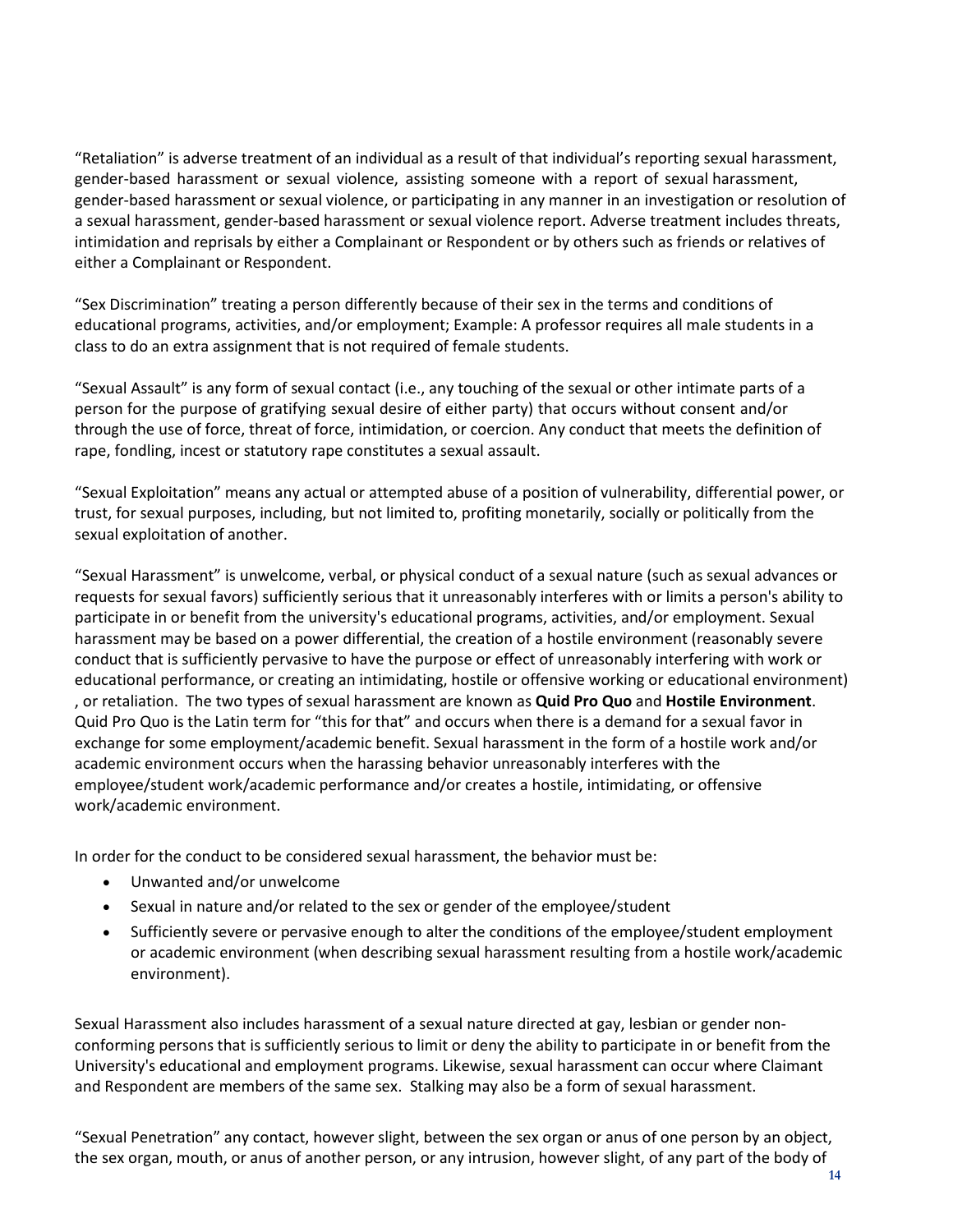one person or of any animal or object into the sex organ or anus of another person. Includes, but not limited to, cunnilingus, fellatio, or anal penetration.

"Sexual violence" is an umbrella term that includes: sexual assault, dating violence, and domestic partner violence. Stalking, while not necessarily sexual in nature can be a form of sexual violence depending upon the circumstances.

"Stalking" means engaging in a course of conduct directed at a specific person that would cause a reasonable person to Fear for the person's safety or the safety of others; or suffer substantial emotional distress. For purposes of this definition, a course of conduct means two or more acts of stalking behavior. Stalking behavior includes, but is not limited to: following a person; threatening a person; appearing uninvited at a person's home, work, or school; making unwanted phone calls; sending unwanted emails or text messages; leaving objects for a person; vandalizing a person's property; injuring a person's pet; and monitoring or placing a person under surveillance. Stalking behavior may be conducted directly or indirectly, through a third party, and may be conducted by any action, method, or device.

"Statutory Rape" means sexual intercourse with a person who is under the statutory age of consent.

"Unwelcome Conduct" is conduct that an individual did not request or invite and considers the conduct to be undesirable or offensive. Whether conduct is unwelcome is determined based on the totality of the circumstances, including various objective and subjective factors. The following types of information may be helpful in making that determination: statements by any witnesses to the alleged incident; information about the relative credibility of the parties and witnesses; the detail and consistency of each person's account; the absence of corroborating information where it should logically exist; information that the Respondent has been found to have harassed others; information that the Complainant has been found to have made false allegations against others; information about the Complainant's reaction or behavior after the alleged incident; and information about any actions the parties took immediately following the incident, including reporting the matter to others.

"Visitor" is an individual who is present at a University campus or unit but is not a student or an employee.

**"**Voluntary" means consent must be freely given and cannot be the result of force (violence, physical restraint, or the presence of a weapon), threats (indications of intent to harm, whether direct or indirect), intimidation (extortion, menacing behavior, bullying), coercion (undue pressure) or fraud (misrepresentation or material omission about oneself or the situation in order to gain permission for sexual or intimate activity).

#### D. PROHIBITED CONDUCT

This policy prohibits quid pro quo behavior, sexual harassment that creates a hostile environment, gender‐ based harassment that creates a hostile environment, sexual exploitation, and sexual violence against any University student, employee or visitor. In determining whether alleged conduct violates this policy, the University will consider the totality of the facts and circumstances involved in the incident, including the nature of the alleged conduct and the context in which it occurred. Any of the prohibited conduct defined in this policy can be committed by individuals of any gender, and it can occur between individuals of the same gender or different genders. It can occur between strangers or acquaintances, as well as people involved in intimate or sexual relationships.

The following examples, while not an exhaustive list, demonstrate conduct that may violate this policy: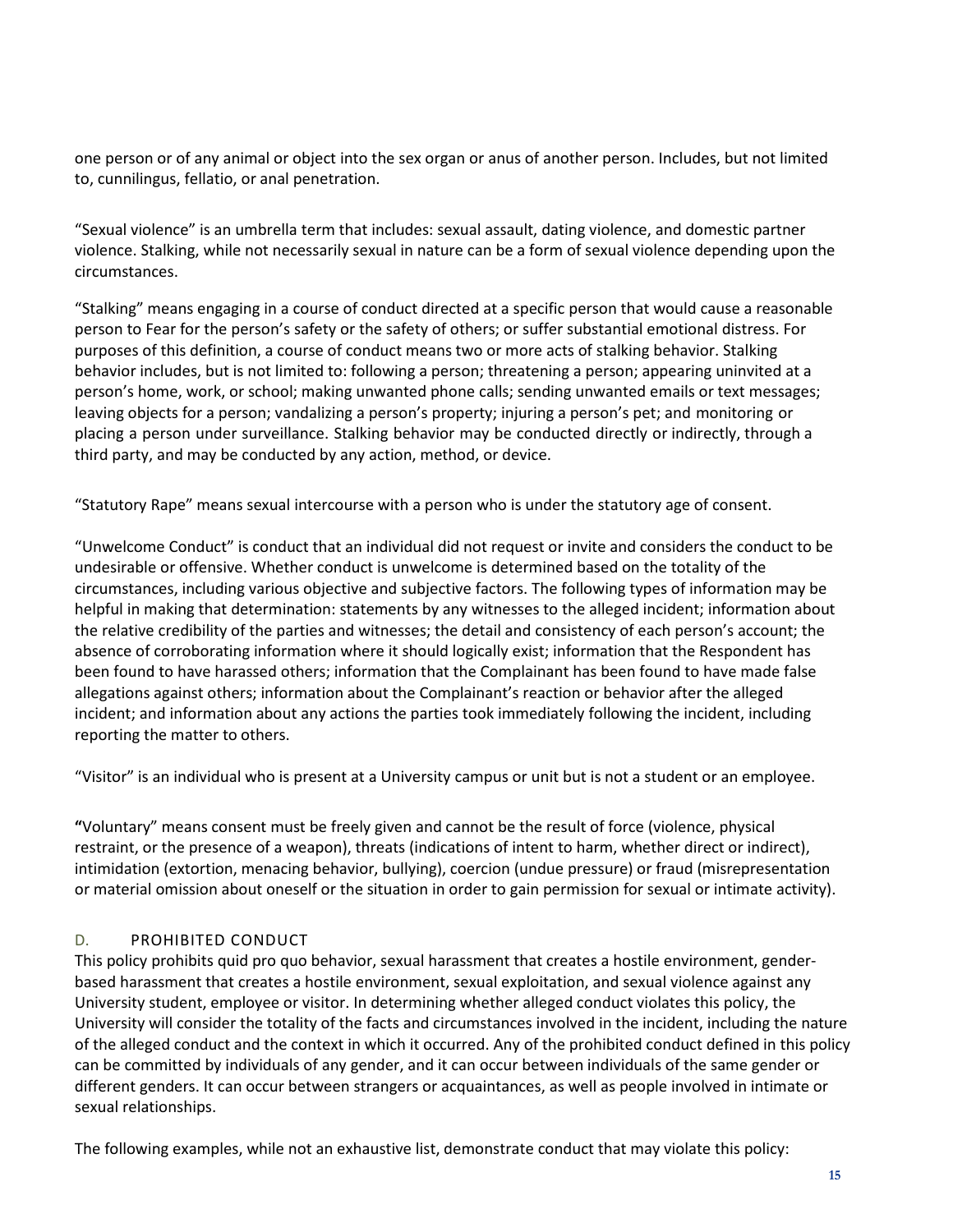- Observing, photographing, videotaping, or making other visual or auditory records of sexual activity or nudity, where the parties have a reasonable expectation of privacy, without the knowledge and consent of all
- Sharing visual or auditory records of sexual activity or nudity without the knowledge and consent of all recorded parties and recipient(s)
- Sexual advances, whether or not they involve physical touching
- Commenting about or inappropriately touching an individual's body
- Requests for sexual favors in exchange for actual or promised job benefits, such as favorable reviews, salary increases, promotions, increased benefits, or continued employment
- Lewd or sexually suggestive comments, jokes, innuendoes, or gestures

#### E. SEXUAL MISCONDUCT PREVENTION PROGRAMS

The University provides information regarding sexual misconduct, including harassment and discrimination, and consequences regarding the violation of its policies in its University Catalog: [https://www.usuniversity.edu/university-catalogs/2019.2020-usu-catalog.pdf.](https://www.usuniversity.edu/university-catalogs/2019.2020-usu-catalog.pdf) Students who violate University policies related to sexual misconduct will be subject to the disciplinary procedures as set forth in the Student Code of Conduct Handbook at [https://www.usuniversity.edu/wp](https://www.usuniversity.edu/wp-content/uploads/2018/05/Student-Code-of-Conduct.pdf)[content/uploads/2018/05/Student-Code-of-Conduct.pdf.](https://www.usuniversity.edu/wp-content/uploads/2018/05/Student-Code-of-Conduct.pdf) Employees who violate the Sexual Misconduct policy will be disciplined according to the policy set forth in the Aspen Group, Inc., Company Handbook Version 1.0, Policy 8.4. The following information is provided to assist any member of the University who may require assistance in dealing with sexual misconduct:

- RAINN[: https://www.rainn.org](https://www.rainn.org/)
- National Domestic Violence Hotline: 1-800-799-SAFE (7233)
- National Sexual Assault Hotline: 1-800-656-HOPE (4673)
- National Sexual Violence Resource Center:<https://www.nsvrc.org/>
- U.S. Department of Health & Human Services/ Office of Women's Health: <https://www.womenshealth.gov/relationships-and-safety/help-end-violence>
- The Advocates for Human Rights/Stop Violence Against Women[: http://www.stopvaw.org/](http://www.stopvaw.org/)

### <span id="page-15-0"></span>IX. Title IX Coordinator

#### A. DUTIES

The Title IX Coordinator is charged with coordinating and overseeing the University's centralized response to ensure compliance with Title IX of the Education Amendments of 1972, which prohibits sex discrimination, including sexual harassment, gender‐based harassment and sexual violence, in education programs. The Title IX Coordinator communicates with all members of the University community regarding Title IX, and provides information about how individuals may access their rights. The Title IX Coordinator shall keep all statistics related to Complaints filed under the policy and shall take efforts to analyze the data related to such Complaints.

#### **Title IX Coordinator for United States University**

Elizabeth Fernandez, J.D., Esq. Sr. Director, Regulatory Compliance and Institutional Effectiveness Email: efernandez@usuniversity.edu Mailing Address: 4615 E. Elwood St. Suite 100, Phoenix, AZ 85040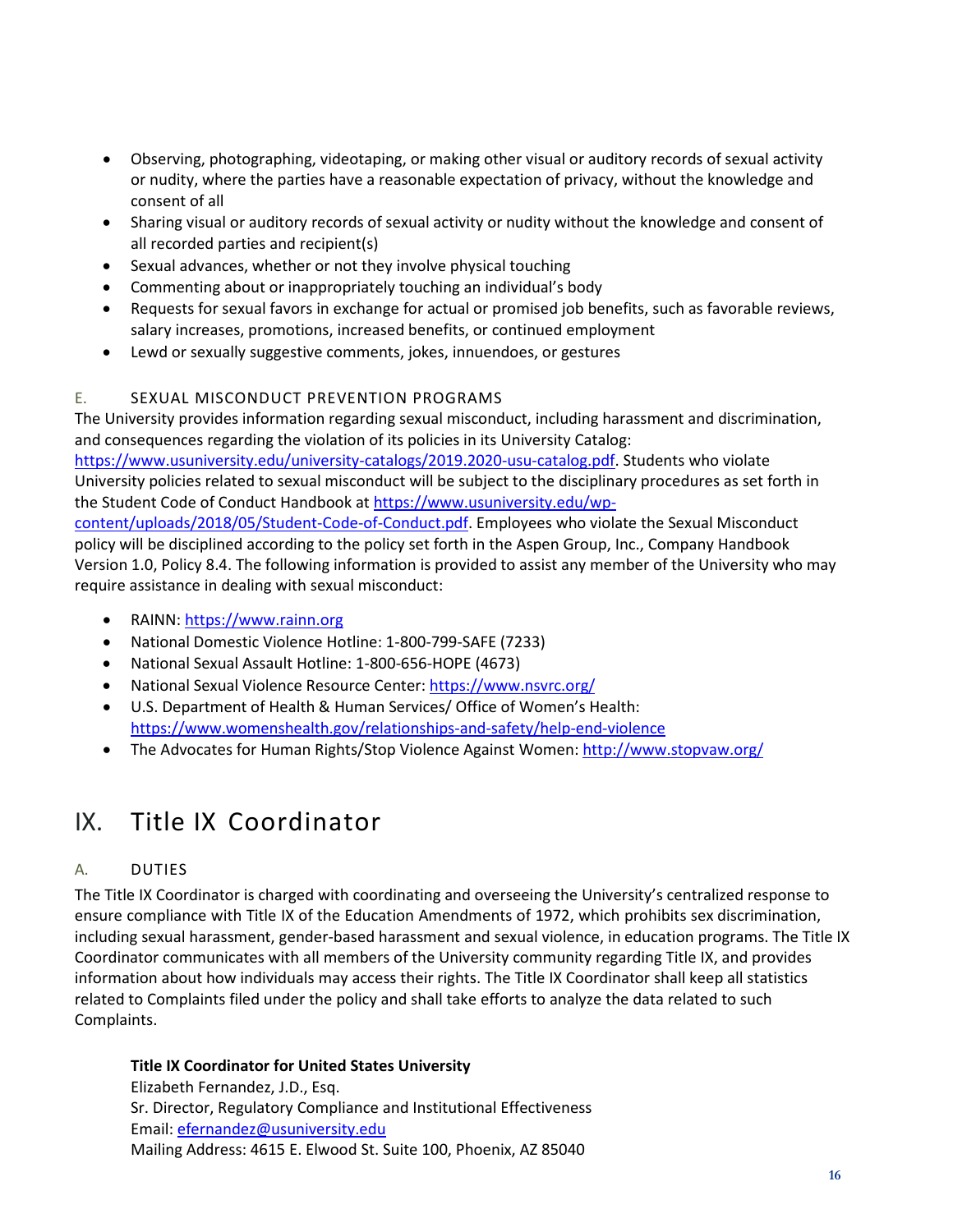Where appropriate, the Title IX Coordinator will provide to both parties information about options for obtaining medical and counseling services; information about making a criminal report, information about receiving advocacy services, information about other helpful campus and community resources. The Title IX Coordinator will offer to coordinate with other campus officials, when appropriate, to implement interim remedial measures such as no‐contact orders, rearrangement of living arrangements, or academic accommodations.

The Title IX Coordinator will review applicable University policies to ensure institutional compliance with Title IX; monitor the University's administration of its own applicable policies, including record keeping, timeframes, and other procedural requirements; conduct training regarding Title IX, and prohibited conduct defined in this policy; and respond to any Complaint or report regarding conduct that violates this policy. In this capacity, the Title IX Coordinator oversees the inves**t**igation and resolution of such alleged misconduct, directs the provision of any remedial measures, and monitors the administration of any related appeal. The Title IX Coordinator may delegate responsibilities under this policy to designated administrators, who will be appropriately trained.

The University Title IX Coordinator shall take prompt and effective steps reasonably calculated to end any sexual harassment, gender‐based harassment or sexual violence, including: (i) taking interim measures; (ii) preventing retaliation; (iii) providing the Complainant and the Respondent with periodic status updates of the investigation and notice of outcome of the investigation; (iv) informing the Complainant of her/his right to file a criminal Complaint; (v) coordinating with law enforcement agencies, as appropriate, after consultation with Public Safety; (vi) maintaining all documents of the investigation; and (vii) drafting a President/CEO report of findings, which is to be submitted to the University.

#### B. RESPONSIBILITY TO INVESTIGATE

In order to protect the safety of the campus community, the Title IX Coordinator may investigate allegations of violations of this policy even absent the filing of a formal Complaint or report, or if a Complaint or report that has been withdrawn. The Title IX Coordinator may need to proceed with an investigation even if a Complainant specifically requests that the matter not be pursued. In such a circumstance, the Title IX Coordinator will take into account the Complainant's articulated concerns, the best interests of the campus community, the age of the Complainant, fairness to all individuals involved, and the University's obligations under Title IX.

Proceedings under this policy may be carried out prior to, simultaneously with, or following civil or criminal proceedings off campus. Neither a decision by law enforcement regarding prosecution nor the outcome of any criminal proceeding will be considered determinative of whether a violation of this policy has occurred. Complainants have a right to proceed **s**imultaneously with a criminal investigation and a Title IX investigation, and the institution may defer its investigation for a limited time for fact gathering but then will promptly resume its investigation.

#### C. ANONYMOUS AND THIRD PARTY REPORTING

The Title IX Coordinator accepts anonymous and third‐party reports of conduct alleged to violate this policy and will follow up on such reports. The individual making the report is encouraged to provide as much detailed information as possible to allow the Title IX Coordinator to investigate and respond as appropriate. The Title IX Coordinator may be limited in the ability to investigate an anonymous report unless sufficient information is furnished to enable the Title IX Coordinator to conduct a meaningful and fair investigation.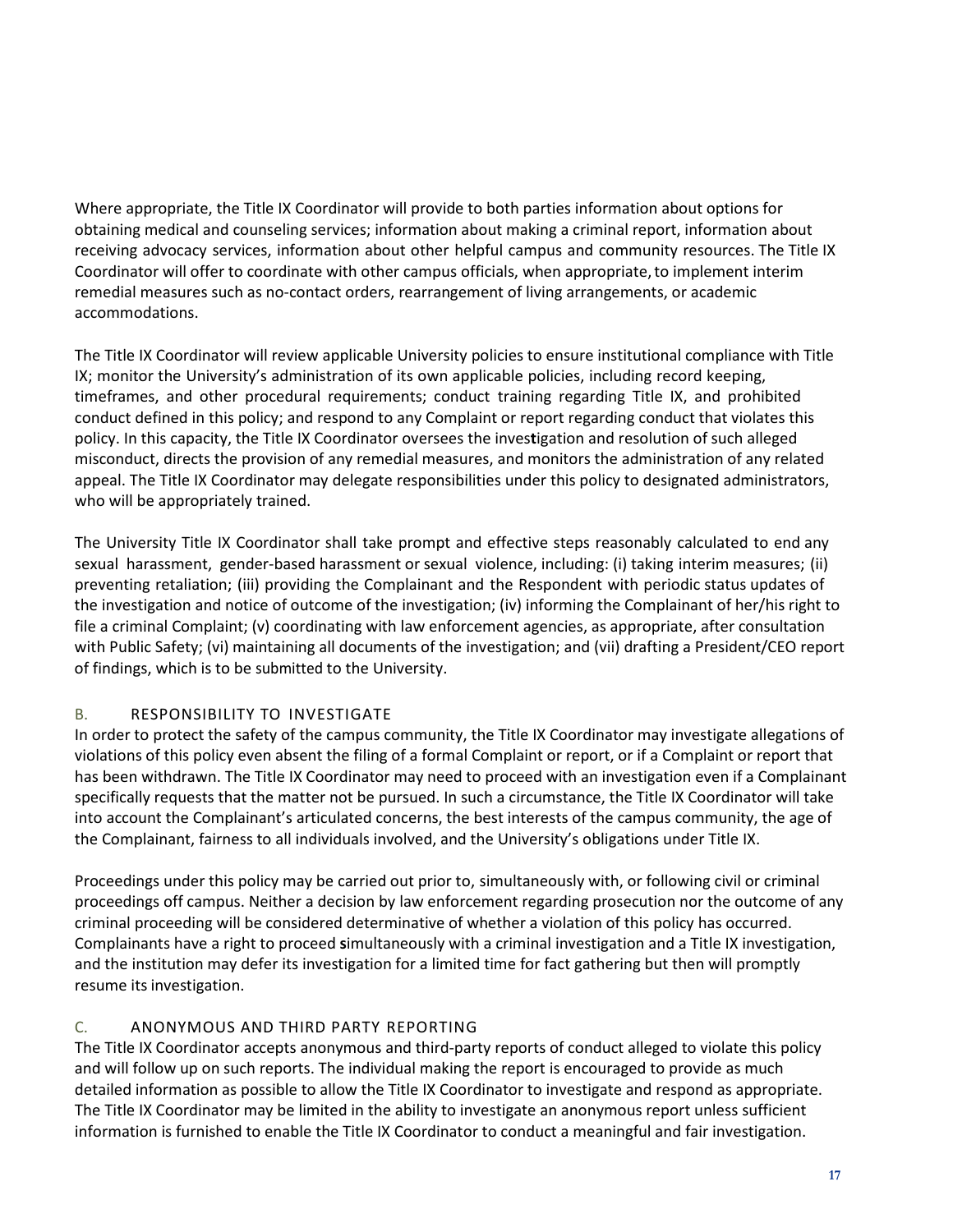### <span id="page-17-0"></span>X. Grievance Procedures

The University will take prompt and appropriate action to: (1) thoroughly, promptly, and impartially investigate Complaints; and (2) prevent, correct and, if necessary, discipline individuals who engage in behavior that violates this policy. The following procedures should be followed whenever a person believes that they have witnessed or been the subject of discrimination, harassment or retaliation on the basis of sex or gender. These procedures also apply to students and employees in our online environment. If an individual feels they have been harassed in any way, the student should immediately contact the Title IX Coordinator. Students and employees should report the offending incident or conduct promptly to the Title IX Coordinator. Timely reporting is vital to the University's ability to investigate Complaints and take appropriate action.

Prompt reporting also discourages further misconduct. Students and employees are encouraged to report offensive conduct even if similar conduct was not reported in the past. The Title IX Coordinator has the discretion to consolidate multiple Complaints or reports into a single investigation if evidence relevant to one incident might be relevant to the others.

In reviewing a Complaint, the Title IX Coordinator determines whether there is a preponderance of the evidence to believe that an individual engaged in a violation of this policy. This means that individuals are presumed not to have engaged in alleged conduct unless a "preponderance of the evidence" supports a finding that the conduct has occurred. This "preponderance of the evidence" standard requires that the evidence supporting each finding be more convincing than the evidence in opposition to it.

The sexual history of the Complainant and/or the Respondent will generally not be used in determining whether a violation of this policy has occurred. However, in certain circumstances, the sexual history between parties may have limited relevance. For example, if consent is at issue, the sexual history between the parties may be relevant to determining whether consent was sought and given during the incident in question, although it must be remembered that even in the context of a relationship, consent to one sexual act does not constitute consent to another sexual act, and consent on one occasion does not constitute consent on a subsequent occasion. In addition, under very limited circumstances, sexual history may be relevant to explain injury, to provide proof of a pattern, or for another specific question raised by an allegation.

### <span id="page-17-1"></span>XI. University Complaints and Reporting

The University strives to provide a prompt, fair, and impartial process from the initial investigation to the final result. The University encourages members of the campus community to identify potential violations of this policy so we may create the welcoming atmosphere necessary for you to work and learn. The reporting and grievance process shall be conducted by officials who, at a minimum, receive annual training on the issues related to dating violence, domestic violence, sexual assault, and stalking and on how to conduct an investigation and hearing process that protects the safety of victims and promotes accountability. The University also provides the Complainant and the Respondent with the same opportunities to have others present during any institutional disciplinary proceeding, including the opportunity to be accompanied to any related meeting or proceeding by the advisor of their choice. The University does, however, reserve the right to establish rest**r**ictions (applicable to both the Complainant and the Respondent) regarding the extent to which the advisor may participate in the proceedings. Nonetheless, the University will not limit the choice of advisor or presence for either the Complainant or the Respondent.

Coordinator is trained to help you find the resources you might need, to explain all reporting options, and to<br><sup>18</sup> Complaints and third‐party reports of discrimination should be made to the Title IX Coordinator. The Title IX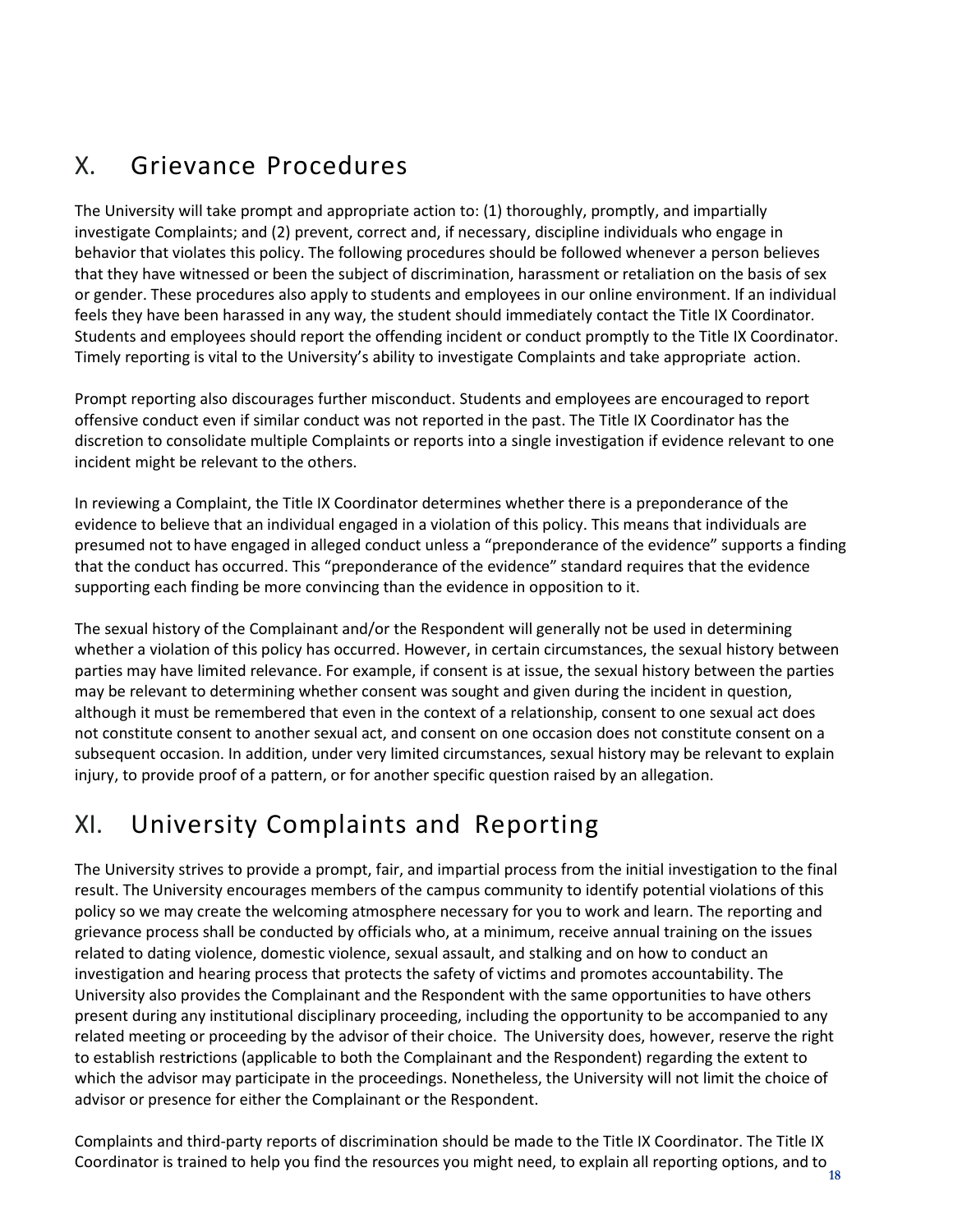respond appropriately to conduct of concern. All instances of retaliation should be reported and will be addressed in the same manner. The Title IX Coordinator coordinates and tracks all Complaints and reports under this procedure.

A person wishing to file a Complaint should submit a written statement to the Title IX Coordinator. The Complaint should specify: 1) the name of the individual(s) against whom the Complaint is made; 2) the nature of the alleged offense; 3) the specifics of the offending incident(s) with precise details (what happened, who was present, when, where, any reasons why they believe the action was taken); 4) the names of any witnesses to the events; and the date and signature of the person making the Complaint. It is recommended that as much information as possible be provided regarding the offending incident or conduct.

#### A. CRIMINAL REPORTING

Please remember that if someone is in immediate danger or needs immediate medical attention, the first place to report is 911. Some forms of discrimination and harassment may also be crimes and criminal reports should be made to law enforcement, even if it is uncertain whether the particular conduct is a crime. Calling local law enforcement can help you: obtain emergency and nonemergency medical care; get immediate law enforcement response for your protection; understand how to provide assistance in a situation that may escalate to more severe criminal behavior; arrange a meeting with victim advocate services; find counseling and support; initiate a criminal investigation; and answer questions about the criminal process.

#### B. UNIVERSITY REPORTING

The University encourages individuals who have experienced sexual harassment, gender‐based harassment or sexual violence (referred to in this policy as **"**Complainants") to report the incident(s) to campus authorities, even if they have reported the incident to outside law enforcement, and regardless of whether the incident took place on or off‐campus. Such reporting will enable Complainants to get the support they need, and provide the University with the information it needs to take appropriate action. Individuals should be aware that there are employees at their University whom they can speak with on a strictly confidential basis before determining whether to make a report to local law authorities. All information in connection with the Complaint, including the identities of the Complainant and the Respondent, will be kept as confidential as possible and will only be shared with those who have a legitimate need for the information.

#### C. CONFLICTS

If there is a Complaint about the Title IX Coordinator or any staff member that is part of the Title IX process, or if the Title IX Coordinator has a Complaint, that Complaint should be filed with the President of the University. If the President agrees, the President will appoint another trained individual to take the place of the Title IX Coordinator for purpose**s** of the Complaint. If the President is the Respondent, the investigation will be handled by the University Title IX Coordinator or her/his designee.

### <span id="page-18-0"></span>XII. Initial Assessment of Complaints

The investigative process is initiated when the Title IX Coordinator receives a Complaint or report of a violation of this policy. The Title IX Coordinator will conduct an initial assessment. Following the initial assessment, the Title IX Coordinator may take any of the following actions:

• If the Title IX Coordinator determines that the Complaint, even if substantiated, would not rise to the level of a policy violation, the Title IX Coordinator may dismiss the Complaint.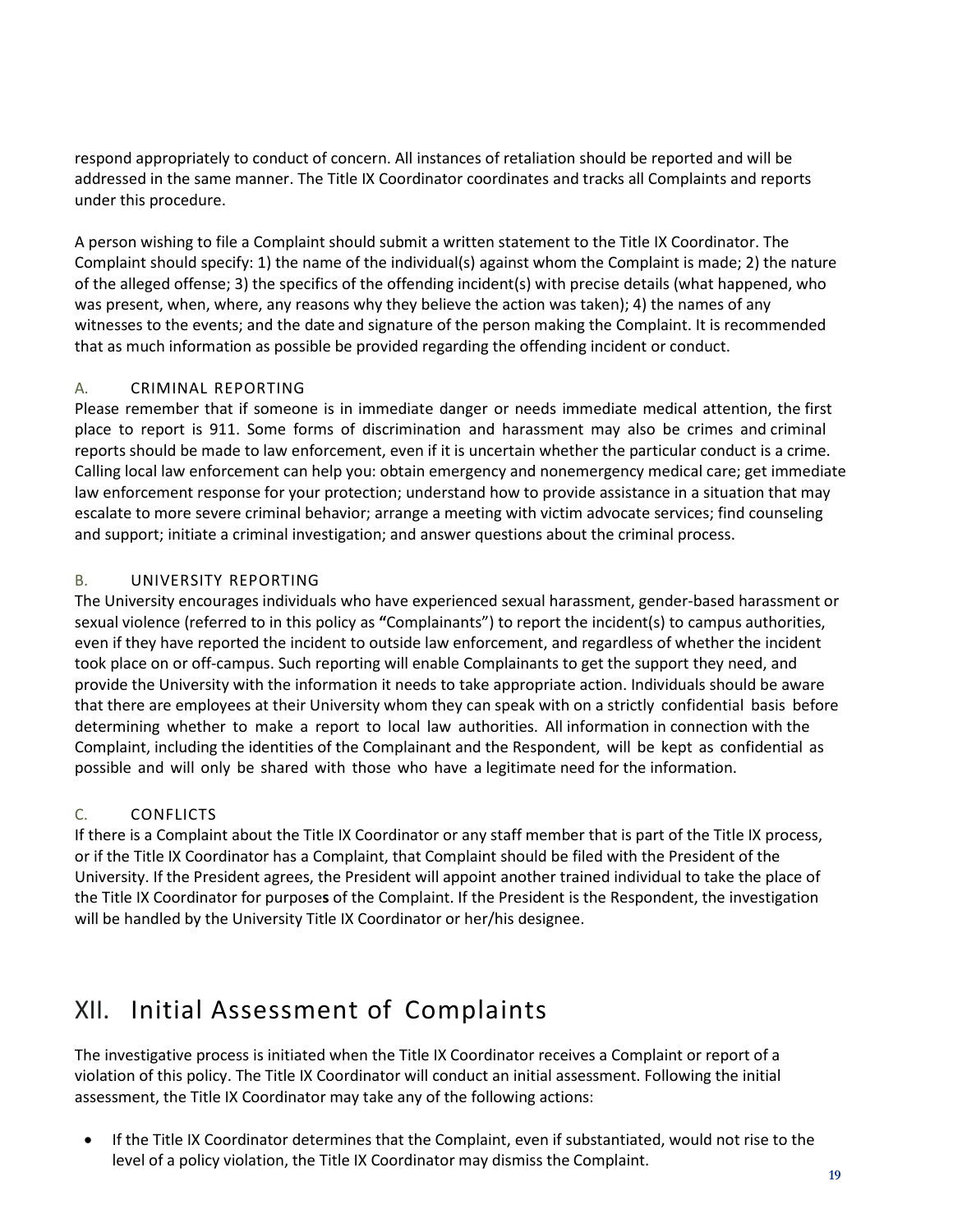- If the Title IX Coordinator determines that the Complaint is outside the **s**cope of this policy, the Title IX Coordinator may refer the Complaint to another office for review.
- If the Title IX Coordinator determines that the Complaint or report would, if substantiated, constitute a violation or this policy, the Title IX Coordinator will determine appropriate interim measures and initiate an investigation.

### <span id="page-19-0"></span>XIII. Interim/Protective Measures

Upon receipt of a Complaint or report of a violation of this policy, the University will provide reasonable and appropriate interim/protective measures designed to preserve the Complainant's educational experience, the safety of all parties and the broader University community, maintain the integrity of the investigative and/or resolution process, and deter retaliation. The University may provide interim/protective measures regardless of whether the Complainant seeks formal disciplinary action. Interim/protective measures may include:

- Access to counseling services and assistance in arranging an initial appointment;
- Rescheduling of exams and assignments;
- Change in class schedule, including the ability to transfer course sections or withdraw from a course;
- Change in work schedule or job assignment;
- Providing medical services;
- Imposition of an on-campus "no contact order," an administrative remedy designed to curtail contact and communications between two or more individuals;
- Barring individuals from coming on campus for a period to time; and/or
- Any other remedy that can be used to achieve the goals of this policy.

Any interim measures will not disproportionately impact the Complainant. Requests for interim measures may be made by or on behalf of the Complainant to any University official, including the Title IX Coordinator. The Title IX Coordinator is responsible for ensuring the implementation of interim measures and coordinating the University's response with the appropriate offices on campus. All individuals are encouraged to report concerns about the failure of another to abide by any restrictions imposed by an interim measure. The University will take immediate action to enforce a previously implemented measure and disciplinary penalties can be imposed for failing to abide by a University‐imposed measure.

### <span id="page-19-1"></span>XIV. Resolution

If a Complainant chooses to file a Complaint, the Respondent shall, absent concerns about confidentially (as discussed in Section XVIII) be notified that a Complaint has been filed and of the allegations in the Complaint. The Title IX Coordinator must interview the Respondent and receive any statements and evidence (including a list of potential witnesses) the Respondent wishes to offer. Note, both the Complainant and Respondent may have an adviser present with them during any meetings with the Title IX Coordinator.

There are two avenues for resolution of an alleged policy violation: 1) informal resolution and 2) formal resolution. The Complainant has the option to proceed informally, when permissible. **In cases involving allegations of sexual assault or sexual exploitation, informal resolution is not appropriate, even if both the Complainant and Respondent indicate a preference for informal resolution.** The Title IX Coordinator is available to explain the informal and formal resolution procedures.

#### A. INFORMAL PROCESS AND RESOLUTION

**20** that is agreeable to all parties. Under the informal process, the Title IX Coordinator shall be required only to If the Complainant, the Respondent, and the Title IX Coordinator all ag**r**ee that an informal resolution should be pursued, the Title IX Coordinator (or her/his designee) shall attempt to facilitate a resolution of the conflict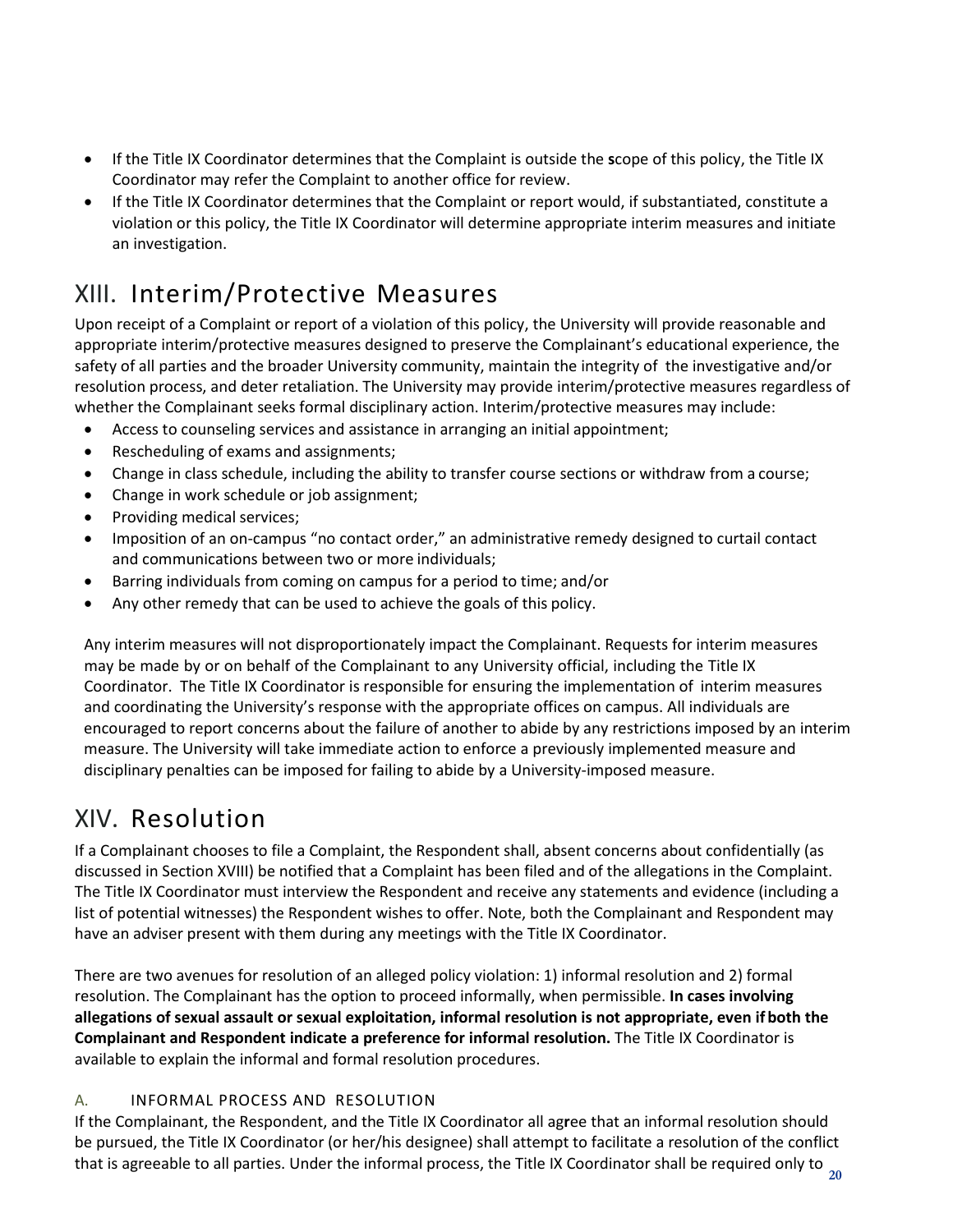conduct such fact-finding as is useful to resolve the conflict and as is necessary to protect the interests of the parties, the University and the community. The official to whom the request is directed must determine whether informal resolution is appropriate in light of the severity of the alleged harassment and the potential risk of a hostile environment for others in the community.

Typically, an informal investigation will be completed within twenty (20) days of receipt of the Complaint. If it becomes necessary to extend the process**,** both parties will be notified of a revised expected resolution timeframe.

A Complainant or Respondent always has the option to request a formal investigation. The Title IX Coordinator also always has the discretion to initiate a formal investigation. If at any point during the informal process, the Complainant, the Respondent, or the Title IX Coordinator wishes to cease the informal process and to proceed through formal grievance procedures, the formal process outlined below will be invoked.

The informal resolution must adequately address the concerns of the Complainant, as well as the rights of the Respondent and the overall intent of the University to stop, remedy and prevent violations of this policy. (Informal actions might include, but are not limited to: providing training to a work unit; having an informal discussion with an individual whose conduct, if not stopped, could rise to the level of discrimination, or create a hostile environment; or having a confidential conversation with a supervisor or instructor). The informal resolution process will not, however, be used in cases of sexual exploitation or sexual violence.

#### B. FORMAL INVESTIGATION AND RESOLUTION

Individuals are encouraged to report any alleged violation of this policy directly to the Title IX Coordinator. In order to do so, individuals may use the Complaint procedures as specified in Section VII or schedule an appointment with the Title IX Coordinator.

#### 1. INVESTIGATION, DISCIPLINARY, AND APPEAL PROCEDURES

#### **Investigation and Adjudication**

When the Title IX Coordinator receives a Complaint or report alleging that a student violated this policy, the Title IX Coordinator will appoint a three‐person investigative panel of administrators and/or outside investigators. The investigative panel will conduct an inquiry and determine, by a preponderance of the evidence, whether this policy was violated. All panelists will have training in investigating and evaluating conduct prohibited under the policy. The panelists will also be impartial and unbiased.

The Title IX Coordinator will provide to the panel the Complaint, any statements of the Complainant and the Respondent, and any evidence or witness lists provided by the parties. The panel will interview the parties to the Complaint separately. Each party may select an adviser of their choice who may accompany them to any meeting or related proceeding, but the adviser may not participate in the interview process. All three members of the panel will participate in interviews with the Complainant and the Respondent. The panel will interview witnesses as necessary and may, at its discretion, delegate witness interviews to one or two of the panelists. Witnesses may not bring advisers. In all meetings, at least one member of the panel will serve as note taker. At the conclusion of each interview, the panelists will review the notes with the interviewee. The panel will prepare a case file of all interview summaries**,** witness statements, and other documents. The file, redacted of personally identifiable information as necessary, will be shared with the Complainant and the Respondent. The panel will describe in writing for the parties the charges that will be adjudicated.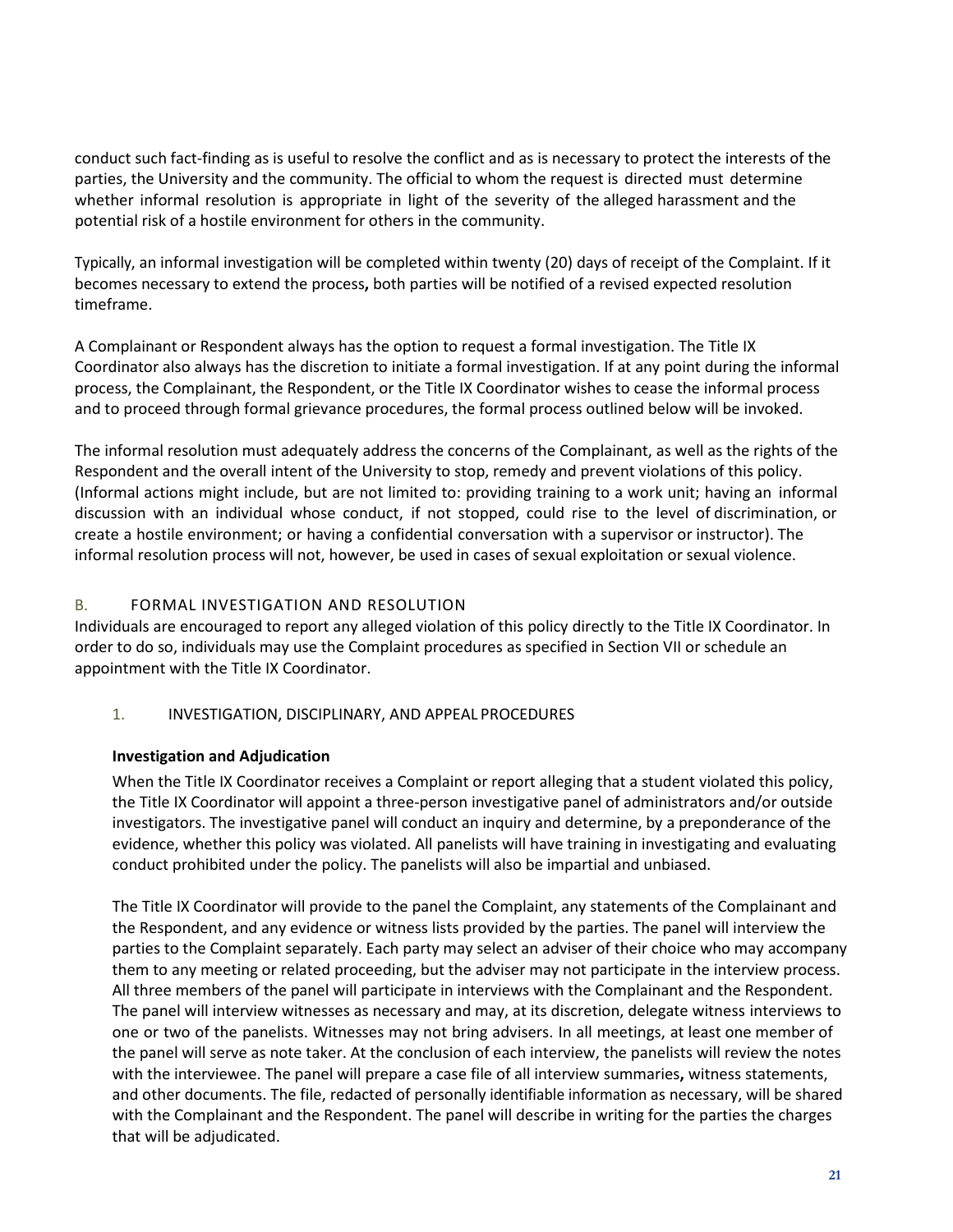After reviewing the file, each party will have an opportunity: (1) to meet again with the panel, (2) to respond in writing to the panel, and (3) to request the collection of other information by the panel, including the interviewing of additional witnesses. If any additional information is gathered, it will be shared with both parties and each will have the opportunity for further response. The panel will designate reasonably prompt time frames to ensure a timely completion of the process but also an adequate opportunity for both sides to respond thoroughly to the information gathered in the investigation.

Following the investigation, the panel will meet to determine, by a majority decision, whether the Respondent, based on the preponderance of evidence standard, violated University policy. The panel will prepare a report, which will include findings of fact, findings of responsibility, and the panel's rationale. All members of the panel must endorse the report as a record of their deliberations and rationale.

#### **Penalties**

If a student is found responsible for violating University policy, the entire case file will be forwarded to the Provost and Chief Academic Officer, who will determine the penalty. Penalties will be determined based on the seriousness of the misconduct and the student's previous disciplinary history (if any). Remedial measures will be determined based on the need to afford the parties an educational environment free from discrimination under Title IX. The findings regarding fact and responsibility, as well as the decision regarding the penalty in cases where violations of University policy have occurred, will be conveyed to the parties at the same time in writing. The notification will include the parties' appeal rights.

If a student is found responsible for violating University policy, the Office of the Provost and Chief Academic Officer will record the penalty and retain record**s** in accordance with protocols for all other disciplinary cases. In all cases, the case file will also be archived by the Title IX Coordinator.

#### **Rights of Appeal**

Both parties, the Complainant and the Respondent, have equal rights to an impartial appeal. All appeals and appeal responses should be filed with the Title IX Coordinator. All appeals will be referred to appellate body composed of there of the following persons: President, the Provost, and the Dean of the college in which the student is enrolled. All members of the appellate body will have training regarding Title IX and prohibited conduct defined under this policy. The members of the appellate body will be impartial and unbiased. If any member of the appellate body cannot maintain impartiality, or is involved in the Complaint, that person shall be recused from the matter and the remaining members shall appoint an appropriately trained replacement.

A Complainant or Respondent may file a written appeal on the grounds that: (1) there is substantial relevant information that was not presented, and reasonably could not have been presented during the investigation; (2) the imposed penalty does not fall within the range of penalties imposed for similar misconduct, or (3) there was procedural unfairness during the disciplinary process.

The purpose of an appeal is not to initiate a review of substantive issues of fact or a new determination of whether a violation of University rules has occurred. The appellate body may decide to uphold the original decision of the panel and/or the deans; to alter the imposed penalty; or to return the case to the panel for additional proceedings or other action.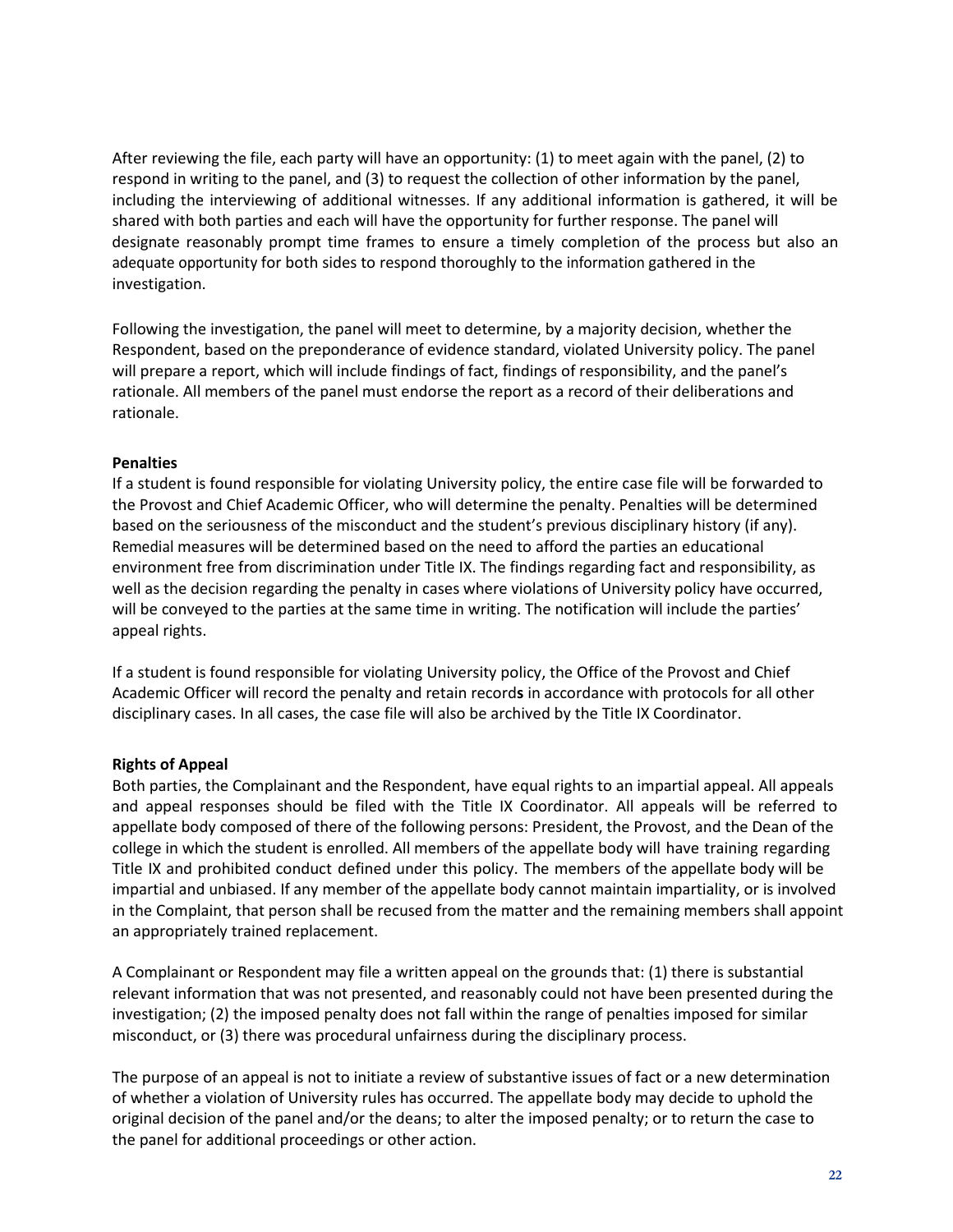The deadline for filing an appeal is one week from the date the parties are notified of the decision. If either party files an appeal, the University will notify the other party in writing, provide that party with the appeal, and permit that party three (3) days to file a response. The University will also provide to the appealing party a copy of any response. The University will notify both parties will be notified simultaneously, and in writing, of the outcome of the appeal. Although the timing for final determinations on appeals may vary, it is expected that a decision on a typical appeal should take thirty (30) days from the date the Title IX Coordinator receives the response to the appeal (or the time for filing such response has lapsed).

#### **Student Enrollment**

Pending action by the panel on the charges or pending an appeal, the Respondent may be permitted to attend classes, and make use of some or all University facilities, except for circumstances relating to the physical or emotional safety or well‐being of a member (or members) of the University community, or the ability of the University to carry out its essential functions. Certain restrictions may be imposed by the deans on the Respondent in order to provide the Complainant with an educational environment free from discrimination under Title IX.

The Respondent should understand that if the decision of the panel proves adverse, and if an appeal proves unsuccessful, the penalty will normally be considered effective as of the date of the original decision.

For students, in cases adjudicated prior to the last day of classes, if the final decision is a separation from the University (i.e., suspension, suspension with conditions, or expulsion), the Respondent will normally not earn credit for the semester in which the infraction o**c**curred. If the Respondent has successfully completed course requirements while awaiting the final disposition of the matter, obtaining credit for the semester will be at the discretion of the Provost. Pending an investigation and adjudication or the Respondent's decision about whether to appeal a separation from the University or the withholding of the degree, and/or while an appeal is in process, an administrative hold will be placed on the Respondent's University transcript. Should the Respondent decide not to appeal a separation or the withholding of the degree, or should an appeal not result in an alteration of the Provost's decision to dismiss the Respondent or withhold the degree, the Registrar will record the fact of the penalty on the Respondent's transcript.

#### 2. DISCIPLINARY PROCEDURES WHERE ONE PARTY IS A MEMBER OF THE UNIVERSITY COMMUNITY AND THE OTHER PARTY IS A NON‐MEMBER OF THE UNIVERS**I**TY COMMUNITY

When a third party, (i.e., a non-member of our University community) is involved as a Complainant or a Respondent, the University will use disciplinary procedures that are generally consistent with the disciplinary procedures stated in sections X(A) through X(B), appropriately modified based on the particular circumstances involved and taking into account privacy requirements and the like. In no case will a member of our community (i.e., current student, faculty member or staff member) be afforded lesser rights or lesser opportunities to participate in the disciplinary proceeding than the non-member of the University community.

#### 3. OTHER INVESTIGATION AND RESOLUTION PROCEDURES

If a Complaint or report of conduct prohibited by this policy is made against multiple individuals, an office, or the University in general, the Title IX Coordinator will review the matter and take appropriate action, in accordance with this policy. The Title IX Coordinator may conduct an investigation, using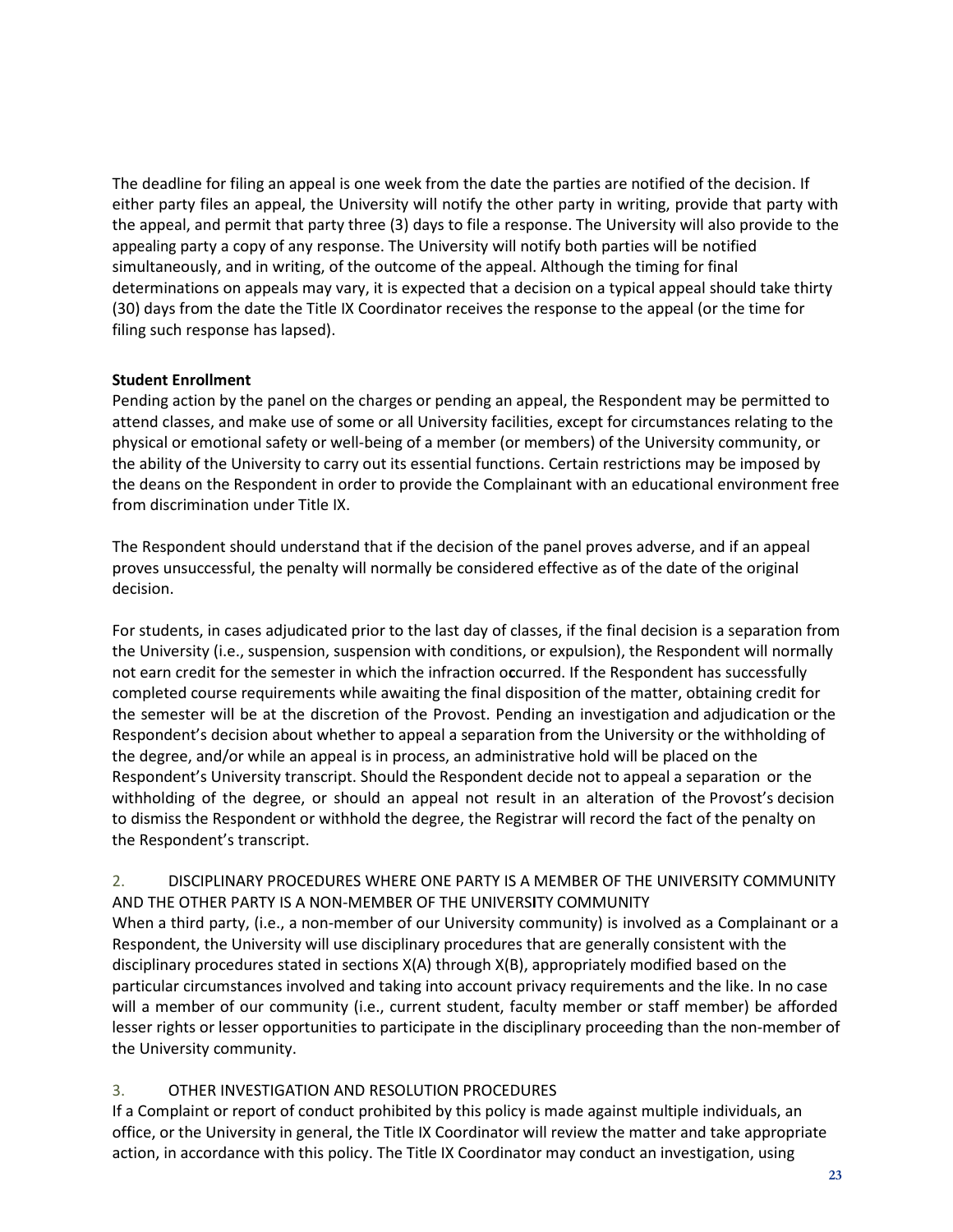investigative and disciplinary procedures that are generally consistent with those stated in this policy, appropriately modified based on the particular circumstances involved.

### <span id="page-23-0"></span>XV. Range of Penalties under This Policy and Disciplinary Procedures

Members of the University community may be subject to disciplinary penalties for violating this policy.

#### A. ADDITIONAL ACCOMMODATIONS

If a Respondent is found responsible for violating th**i**s policy, the Complainant may request accommodations not already in place, such as a one-way no contact order. The University will promptly implement the accommodation as appropriate. In nocircumstance will the burden of the accommodation be placed on the Complainant. The accommodation shall be effective even if the Respondent files an appeal or if such an appeal is pending.

#### B. PENALTIES APPLICABLE TO STUDENTS

**1.** For violations of this policy by students, in general the penalties, in ascending order of severity, are:

- **Warning:** A formal admonition that does not become part of an individual's permanent record, but that may be taken into account in judging the seriousness of any future violation.
- **Disciplinary Probation:** A more serious admonition assigned for a definite amount of time. It implies that any future violation, of whatever kind, during that time, may be grounds for suspension, suspension with conditions, or in especially serious cases, expulsion from the University. Disciplinary probation will be taken into account in judging the seriousness of any subsequent infraction even if the probationary period has expired.

Disciplinary probation appears on an individual's permanent record at the University (but not on the transcript) and may be disclosed by the Office of the Provost and Chief Academic Officer in response to requests for which the student has given permission or as otherwise legally required.

- **Withholding of Degree:** In cases involving students in their final semester, the University may withhold a student's degree for a specified period of time. This penalty is imposed instead of suspension at the end of the final year of study when all other degree requirements have been met. A withheld degree is recorded on a student's transcript. Relevant information remains on the student's permanent record at the University and may be disclosed by the Office of the Provost and Chief Academic Officer in response to requests for which the student has given permission or as otherwise legally required.
- **Suspension:** Removal from membership in the University for a specified period of time. A suspension is recorded on a student's transcript. Relevant information remains on the student's permanent record at the University and may be disclosed by the Office of the Provost and Chief Academic Officer in response to requests for which the student has given permission or as otherwise legally required.
- **Suspension with Conditions:** Removal from membership in the University for at least the period of time specified by the suspension, with the suspension to continue until certain conditions, stipulated by the appropriate body applying this penalty, have been fulfilled. These conditions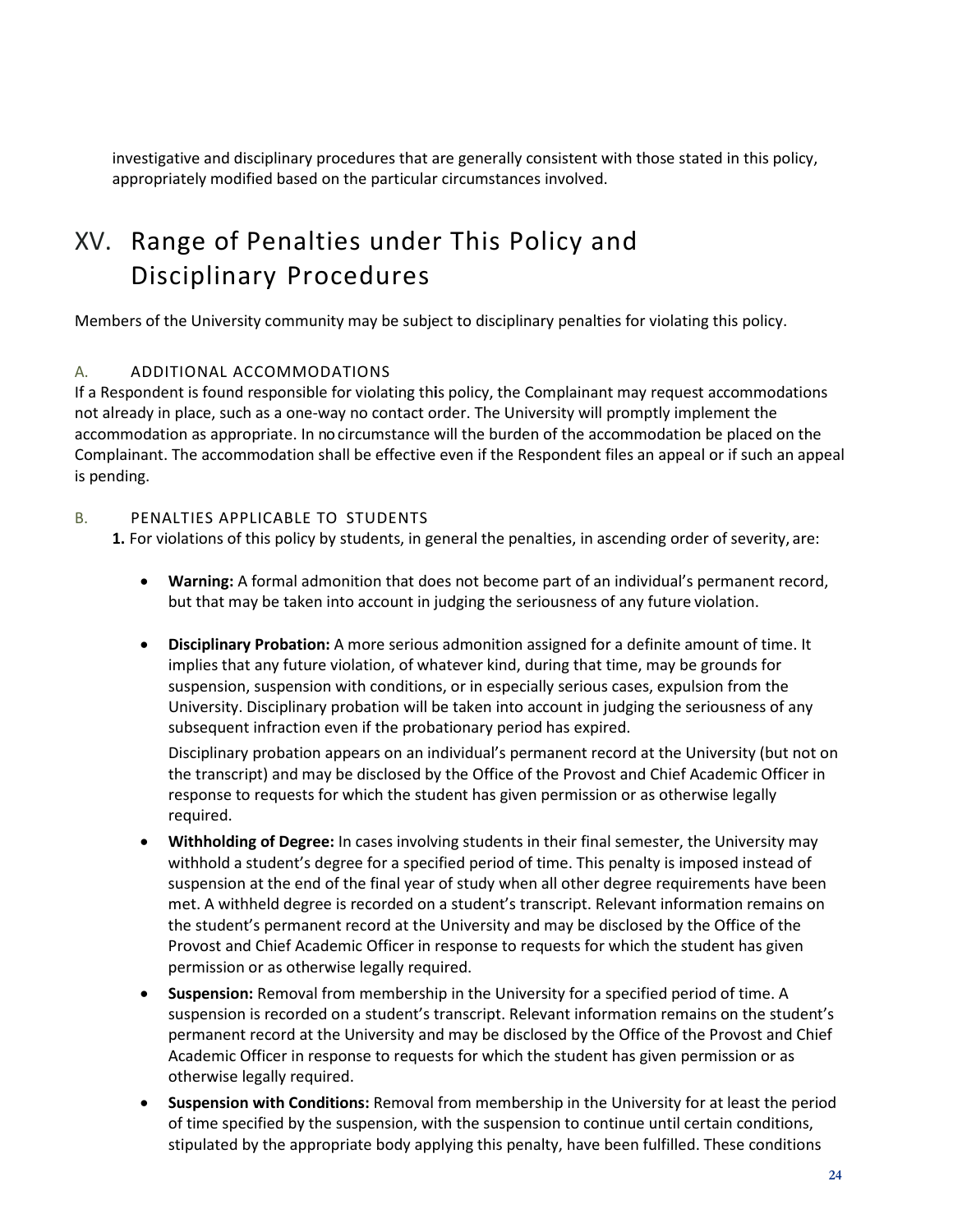may include, but are not limited to, restitution of damages, formal apology, or counseling. A suspension with conditions is recorded on a student's transcript. Relevant information remains on the student's permanent record at the University and may be disclosed by the Office of the Provost in response to requests for which the student has given permission or as otherwise legally required.

- **Expulsion:** Permanent removal from membership in the University, without any opportunity for readmission to the community. Expulsion is recorded on a student's transcript. Relevant information remains on the student's permanent record at the University and may be disclosed by the Office of Provost and Chief Academic Officer in response to requests for which the student has given permission or as otherwise legally required.
- **Censure:** University censure can be added to any of the penalties listed above, except warning. Censure indicates the University's desire to underscore the seriousness of the violation and the absence of mitigating circumstances and to convey that seriousness in response to future authorized inquiries about the given individual's conduct.

**2.** The following may accompany the preceding penalties, as appropriate:

- **Restriction of Access to Space, Resources, and Activities:** When appropriate in cases involving behavioral misconduct between members of the community, restrictions may be placed on access to space and/or resources or on participation in activities so as to limit opportunities for contact among the parties.
- **Educational Refresher Programs:** In addition to any of the penalties listed above, a student may be required to participate in educational refresher programs appropriate to the infraction.

#### C. PENALTIES APPLICABLE TO FACULTY AND STAFF MEMBERS

For violations of this policy by faculty or staff members, disciplinary penalties may include (in accordance with the employment policies governing the employee in question) counseling or training, written warning, financial penalty, unpaid leave of absence, suspension, demotion or termination in accordance with the employment policies governing the spe**c**ific employee.

#### D. ACTION AGAINST VISITORS

In cases where the person accused of sexual harassment, gender‐based harassment or sexual violence is neither a University student nor a University employee, the University's ability to take action against the accused is extremely limited. However, the University shall take all appropriate actions within its control, such as restricting the visitor's access to campus. In addition, the matter shall be referred to local law enforcement for legal action where appropriate.

### <span id="page-24-0"></span>XVI. No Disciplinary Action

In cases where a determination is made not to bring disciplinary action, the Title IX Coordinator shall inform the Complainant and the Respondent of that decision contemporaneously, in writing, and shall offer counseling or other support services to both the Complainant and the Respondent.

### <span id="page-24-1"></span>XVII. Mediation

While mediation is not permitted in cases where sexual violence is alleged, it may be appropriate where sexual harassment or gender‐based harassment allegations have been made by a student or employee but there is no allegation of sexual violence. Mediation is a process whe**r**eby the parties can participate in a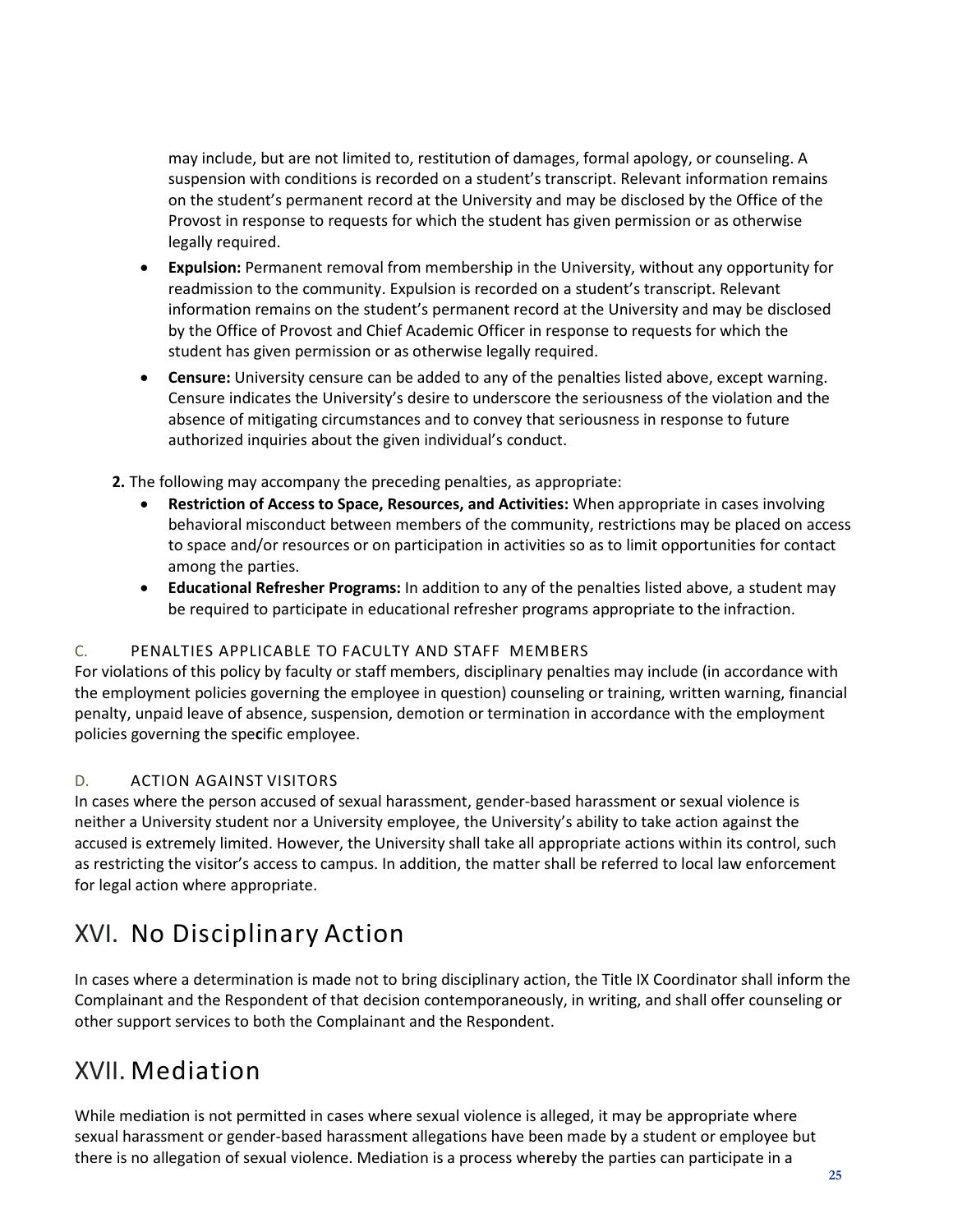search for fair and workable solutions. Mediation requires the consent of both the Complainant and the Respondent, but does not require the Complainant and Respondent to meet face-to-face. Either party, however, has the right to end the mediation at any time and proceed with the investigation process. A Respondent who is covered by a collective bargaining agreement may consult with and have a union representative present at any mediation session.

### <span id="page-25-0"></span>XVIII. Timing

The University shall make every reasonable effort to ensure that the investigation and resolution of a Complaint are carried out as timely and efficiently as possib**l**e. The Title IX Coordinator or designee may extend this timeframe for good cause, including but not limited to, law enforcement involvement, number of witnesses to be interviewed, and University breaks. University will take all reasonable efforts to apprise the parties of the progress of the investigation. While some Complaints may require extensive investigation, whenever possible, the investigation of Complaints should be completed within sixty (60) calendar days of the receipt of the Complaint. If there is a delay in completing the investigation, the Title IX Coordinator shall notify the Complainant and the Respondent in writing.

Although cooperation with law enforcement may require the University to temporarily suspend the fact‐ finding aspect of a Title IX investigation, the University will promptly resume its Title IX investigation as soon as it is notified by the law enforcement agency that the agency has completed the evidence gathering process. The University will not, however, wait for the conclusion of a criminal proceeding to begin its own investigation and, if needed, will take immediate steps to provide interim measures for the Complainant.

The University procedures set out reasonably prompt timeframes for proceedings thereunder, including a description of factors that may extend the timeframes, such as the complexity of the investigation, and/or the severity and extent of the alleged conduct. All steps under these procedures shall take place with reasonable promptness, taking into account the complexity of any case and the severity and extent of alleged conduct. Timeframes for all phases of the disciplinary process, including the investigation, any related disciplinary proceedings, and any related appeal, apply equally to both Complainant and Respondent.

### <span id="page-25-1"></span>XIX. Fallacious and Malicious Allegations

Members of the University community who make false and malicious complaints of sexual harassment, gender‐based harassment, sexual exploitation or sexual violence, as opposed to complaints which, even if erroneous, are made in good faith, may be subject to disciplinary action.

### <span id="page-25-2"></span>XX. External Complaints

If you filed a Complaint with the Title IX Coordinator and believe the University's response was inadequate, or you otherwise believe you have been discrim**i**nated against by the University on the basis of race, color, national origin, sex, including sexual harassment, disability age, or retaliation, you may file a Complaint with the Office for Civil Rights (OCR) of the U.S. Department of Education or the Educational Opportunities Section Title IX Coordinator of the Civil Rights Division of the U.S. Justice Department of Justice, or a Complaint based on religion with the Title IX Coordinator of the U.S. Justice Department.

The University may coordinate with outside law enforcement authorities in order to avoid interfering with their activities and, where possible, to obtain informa**t**ion regarding their investigation. Neither a law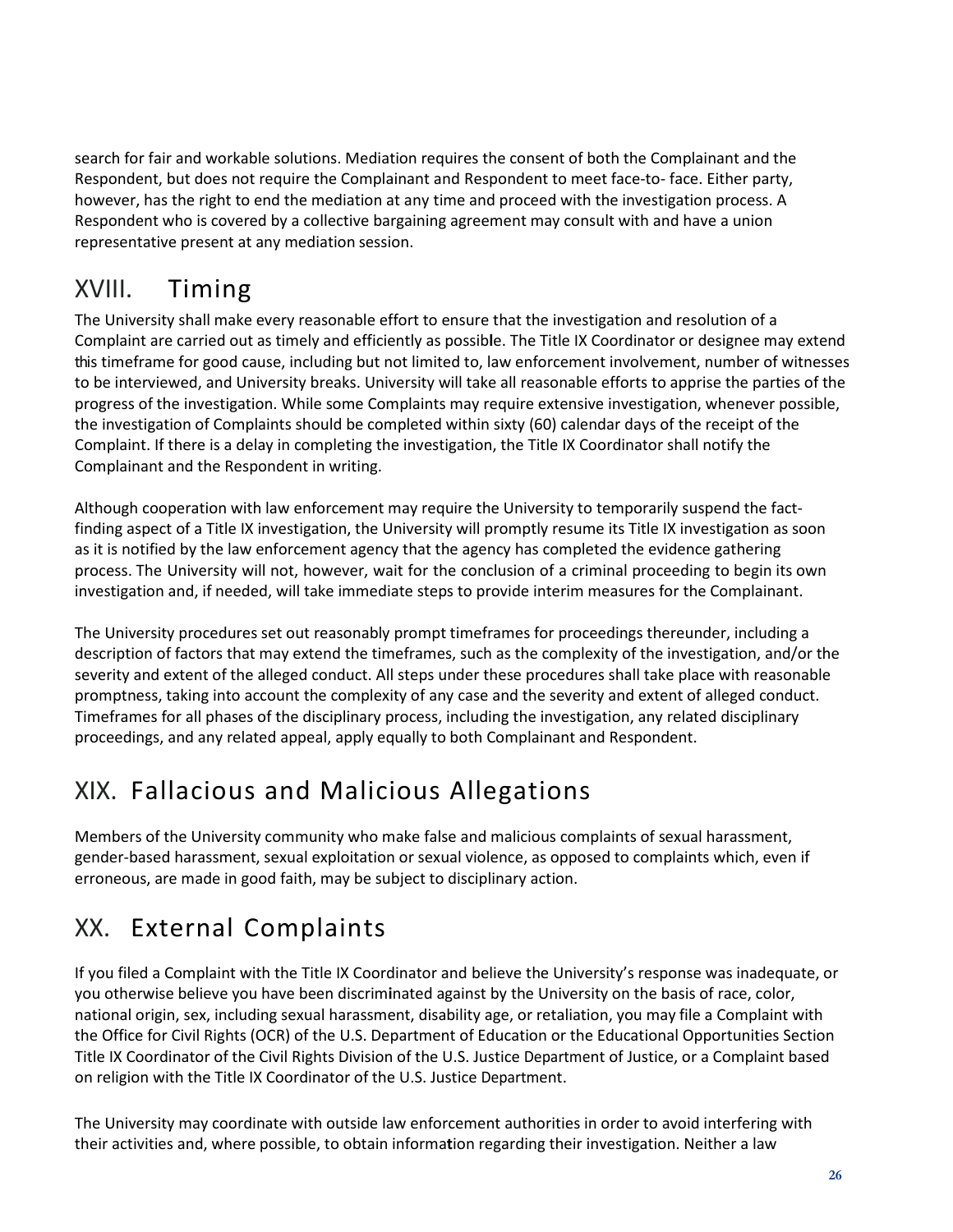enforcement determination whether to prosecute a Respondent, nor the outcome of any criminal prosecution, is dispositive of whether the Respondent has committed a violation of this policy.

**Filing External Complaints** Complainants have the right at any time to file complaints with the Office for Civil Rights ("OCR") of the U.S. Department of Education, alleging violations of Title IX, and to file Complaints with other appropriate agencies alleging violations of other federal, state or local laws.

### <span id="page-26-0"></span>XXI. University Obligations under this Policy

In addition to addressing possible violations of this policy, the University has the following obligations: 1) Dissemination of Policies, Procedures and Notices. The Title IX Coordinator, in coordination with the other appropriate offices, is responsible for the wide dissemination of the following: this Policy; (ii) the University's Notice of Non‐ Discrimination; (iii) the Title IX Coordinator's name, phone number, office location, and email address; and (iv) contact information for the campus Public Safety Office. Such dissemination shall include posting the documents and information on the University website and including it in any student or faculty handbooks.

#### A. CONFIDENTIAL EMPLOYEES

Although there is no one directly employed by the University to whom University employees can speak on a confidential basis regarding sexual harassment, gender‐based harassment or sexual violence, confidential community counseling resources are available in the City of San Diego and the State of California.

#### B. "RESPONSIBLE" EMPLOYEES

"Responsible" employees have a duty to report incidents of sexual harassment, gender based harassment or sexual violence, including all relevant details, to the Title IX Coordinator. Such employees are not permitted under any circumstances to maintain a Complainant's confidentiality. To the extent possible, information reported to responsible employees will be shared only with the Title IX Coordinator, the "responsible" employee's supervisor, and other people responsible for handling the University's response to the report. Before a Complainan**t** reveals any information to a responsible employee, the employee shall advise the Complainant of the employee**'**s reporting obligations and if the Complainant wants to maintain confidentiality, direct the Complainant to confidential resources.

The University has designated the following individuals as "responsible" employees: (i) Title IX and Deputy Title IX Coordinators, (ii) President, (iii) Provost, (iv) Associate Provost, (vi) Dean, and (vii) Registrar. Once a responsible employee (that is not the Title IX Coordinator) receives such information, that employee will inform the Title IX Coordinator of the report.

### <span id="page-26-1"></span>XXII. Confidentiality, Requests Not to Conduct Investigations, or Not to Report to Outside Law Enforcement

If Complainant requests that an investigation not be conducted, the Title IX Coordinator will consider the reasons for the request, including concerns about the age and continued safety of the person reportedly harmed and members of the campus community. The Title IX Coordinator must also balance considerations about the continued health and safety of members of the community against a reporter's or Complainant's desire not to have the report investigated. In cases when a reporter or Complainant does not want to have a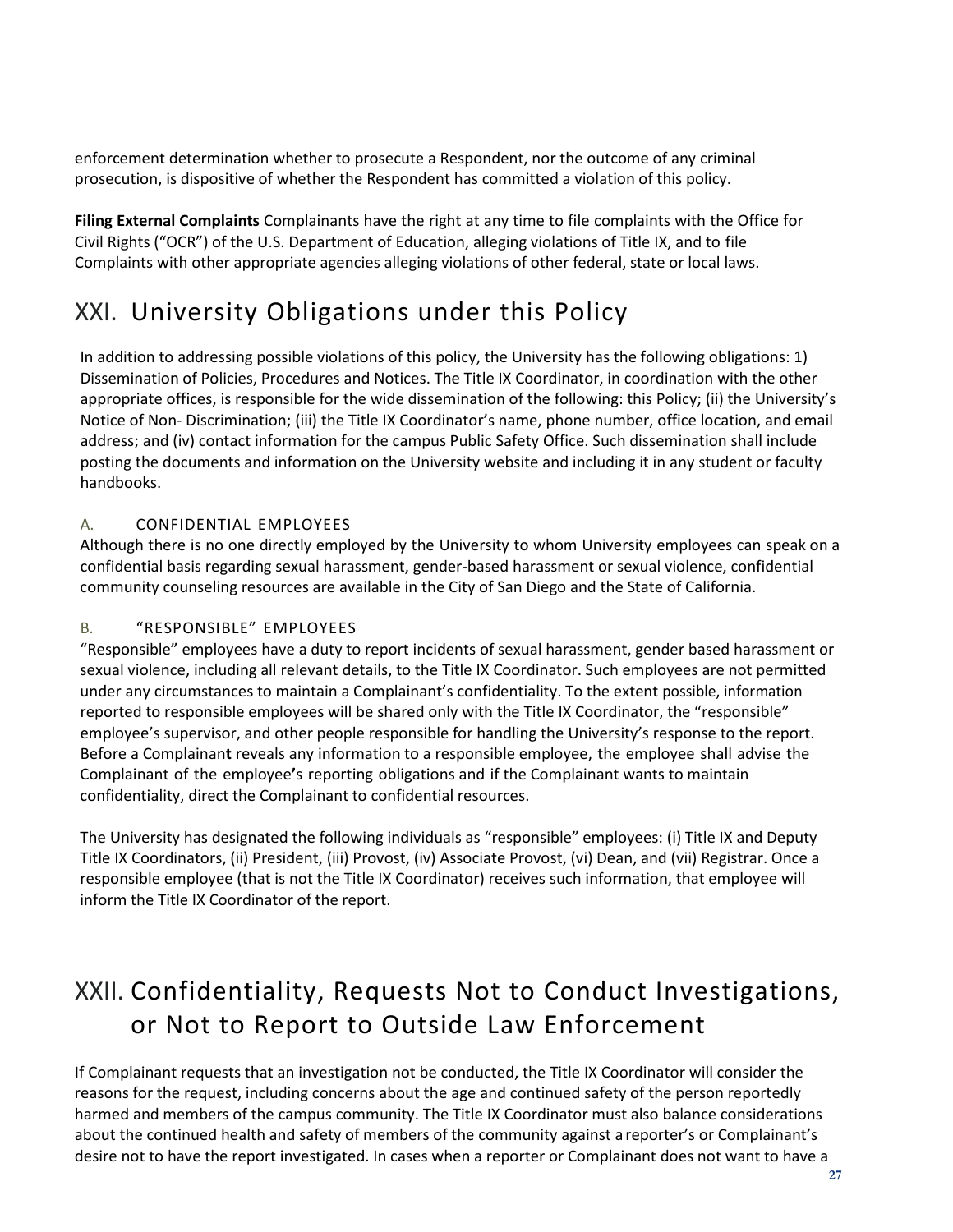report investigated, but the Title IX Coordinator has concerns that not taking formal or informal action might endanger the health or safety of members of the campus community, the Title IX Coordinator will initiate confidential consultation with appropriate individuals to analyze the situation and assist in determining appropriate measures to take. The Title IX Coordinator will make the ultimate decision about whether to conduct a formal investigation or respond to the report in another manner, including taking informal actions, such as those des**c**ribed above**.**

Parties in these processes, including the Complainant, Respondent, and witnesses, have privacy rights and reasonable expectations of confidentiality in the investigation of matters subject to this procedure.

In addition, the integrity of the process depends on ensuring reasonable expectations of confidentiality. The Title IX Coordinator will keep confidential the Complaint, report, witness statements, and any other information provided by the Complainant, Respondent, or witnesses and will disclose this information only to the Complainant, Respondent, or witnesses, as necessary to give fair notice of the allegations and to conduct the investigation; to law enforcement consistent with state and federal law; to other University officials as necessary for coordinating interim measures or for health, welfare, and safety reasons, and to government agencies who review the University's compliance with federal law. Information about Complaints and reports, absent personally identifiable information, may be reported to University officials, and external entities for statistical and analysis purposes pursuant to federal and state law and University policy.

After a report of an alleged incident of sexual harassment, gender‐based harassment, sexual exploitation, or sexual violence has been made to the Title IX Coordinator, a Complainant may request that the matter be investigated without her/ is identity or any details regarding the incident being divulged further. Alternatively, a Complainant may request that no investigation into a particular incident be conducted or that an incident not be reported to outside law enforcement.

In all such cases, the Title IX Coordinator will weigh the Complainant's requests against the University's obligation to provide a safe, non‐discriminatory environment for all students, employees and visitors, including the Complainant. A decision to maintain confidentiality does not mean that confidentiality can be absolutely guaranteed in all circumstances, but only that all efforts will be undertaken to keep information confident al consistent with law.

If the Title IX Coordinator determines that she/he will maintain confidentiality as requested by the Complainant, the University will take all reasonable steps to investigate the incident consistent with the request for confidentiality. However, a University's ability to meaningfully investigate the incident and pursue disciplinary action may be limited by such a request. In any event, the University is required to abide by any laws mandating disclosure, such as the Clery Act. However, disclosures under the Jeanne Clery Act is done without divulging the Complaint's identity. If the Title IX Coordinator determines that the University must report the incident to outside law enforcement, the University will cooperate with any criminal investigation, which may include providing the outside law enforcement agency with any evidence in its possession relating to the incident.

An individual who speaks to a University employee about sexual harassment, gender‐based harassment, sexual exploitation or sexual violence should be aware that employees fall into three categories: (1) "confidential" employees, who have an obligation to maintain a Complainant's confidentiality regarding the incident(s); (2) "responsible" employees, who are required to report the incident(s) to the Title IX Coordinator; and (3) all other employees, who are strongly encouraged but not required to report the incident(s).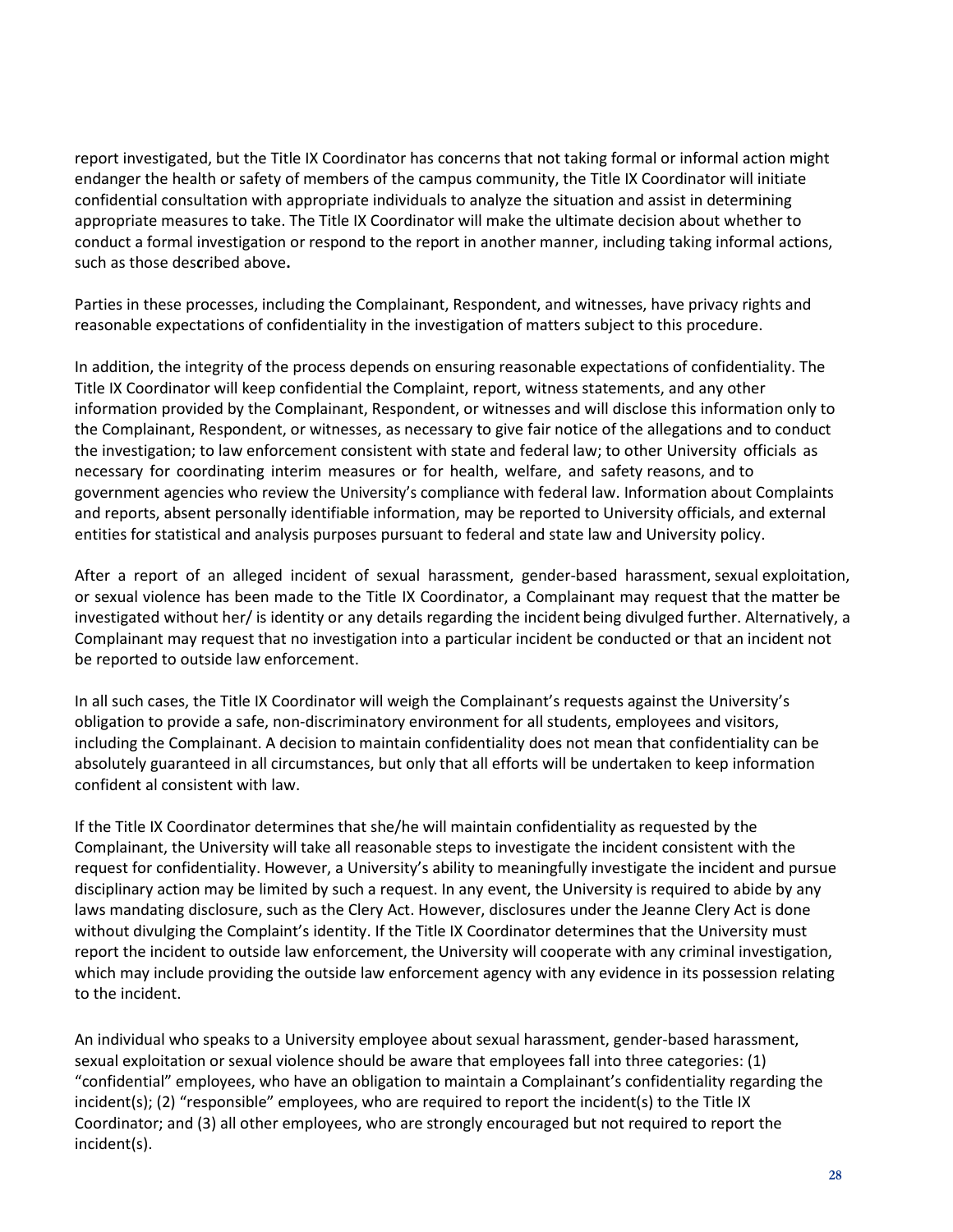## <span id="page-28-0"></span>XXIII. Faculty‐Student Relations

No University faculty member shall have romantic or sexual relations with a student who is enrolled in a course taught by that faculty member, or who is otherwise subject to the faculty member's academic supervision. A student is considered enrolled in a faculty member's course until such time as a final grade for the course has been submitted to the Registrar; other forms of academic supervision conclude upon the submission of a final grade to the Registrar (where applicable) or upon the student's completion of all supervised work. The Provost may grant an exception to this policy in extraordinary cases.

### <span id="page-28-1"></span>XXIV. Retaliation

This policy prohibits retaliation, including threats, intimidation, coercion, or discrimination (including harassment), against any person who reports sexual harassment, gender‐based harassment, sexual exploitation or sexual violence. This policy further prohibits retaliation against any person who assists someone making a report of sexual harassment, gender‐based harassment or sexual violence, or participates in any manner in an investigation or resolut**i**on of a sexual harassment, gender‐based harassment or sexual violence Complaint. Any allegations of retaliation for making a report under this policy should be reported to the Title IX Coordinator and her/his staff, or the President if the Title IX Coordinator is alleged to have engaged in the retaliation.

### <span id="page-28-2"></span>XXV. Sex Offender Registration

In accordance to the Campus Sex Crimes Prevention Act of 2000, which amends the Jacob Wetterling Crimes against Children and Sexually Violent Offender Registration Act, the Jeanne Clery Act, and the Family Educational Rights and Privacy Act of 1974, the University is providing the link to the U.S. Department of Justice National Sex Offender Public Website: [https://www.nsopw.gov/.](https://www.nsopw.gov/)

### <span id="page-28-3"></span>XXVI. Annual Disclosure of Crime Statistics

This Annual Security Report is required by federal law and contains policy statements and crime statistics for the school. The policy statements address the school's policies, procedures and programs concerning safety and security. This report is available online at [https://www.usuniversity.edu/current-students/consumer](https://www.usuniversity.edu/current-students/consumer-information/)[information/.](https://www.usuniversity.edu/current-students/consumer-information/)

| <b>UNITED STATES UNIVERSITY</b><br>(San Diego, CA) | Year | On<br>Campus $\wedge$ | <b>Public</b><br>Property* | <b>Total</b> |
|----------------------------------------------------|------|-----------------------|----------------------------|--------------|
|                                                    | 2016 |                       |                            |              |
| Robbery                                            | 2017 |                       |                            |              |
|                                                    | 2018 |                       |                            |              |
|                                                    | 2016 |                       |                            |              |
| <b>Aggravated Assault</b>                          | 2017 |                       |                            |              |
|                                                    | 2018 |                       |                            |              |
| <b>Burglary</b>                                    | 2016 |                       |                            |              |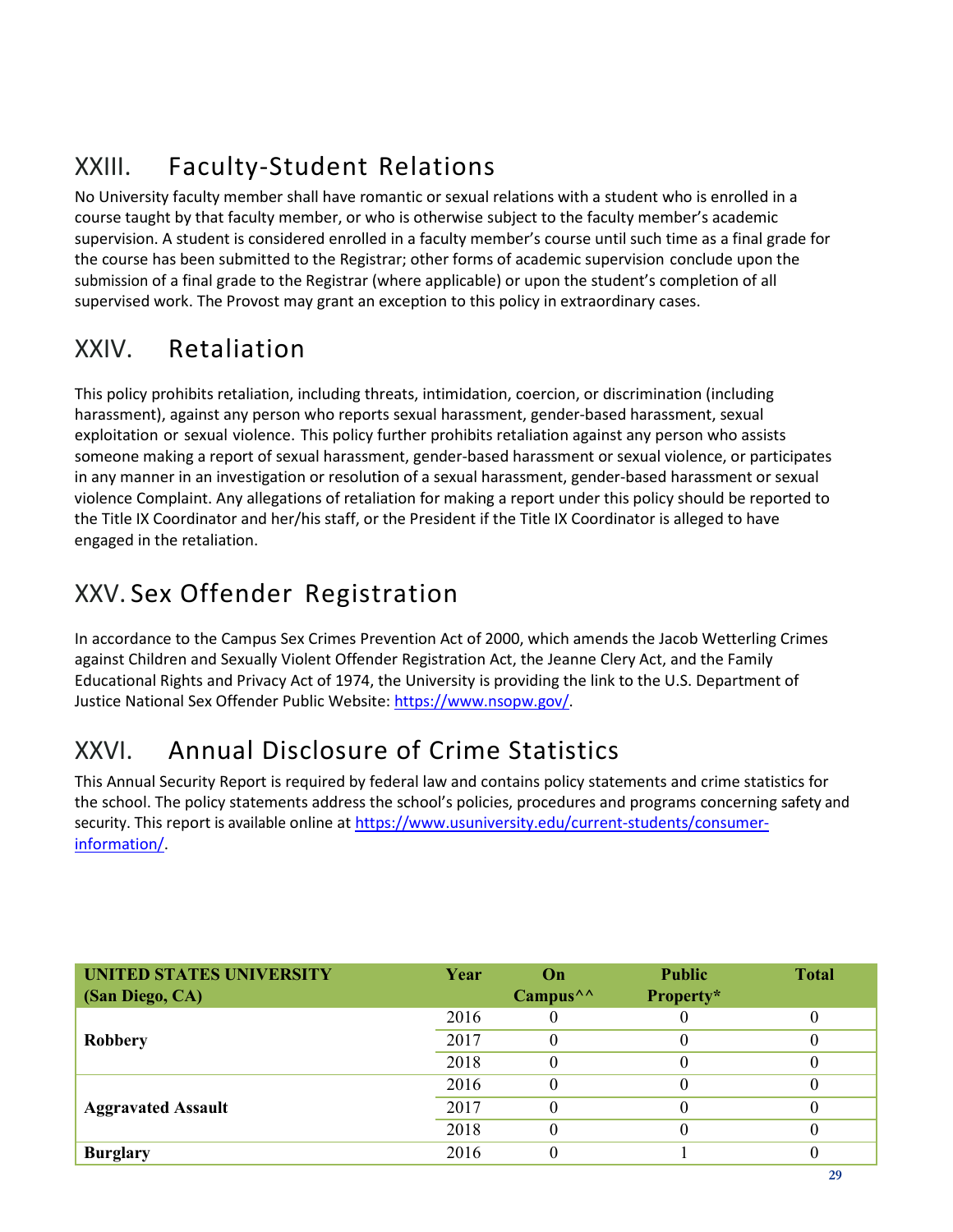|                                                  | 2017              | $\boldsymbol{0}$     | $\boldsymbol{0}$ | $\boldsymbol{0}$ |
|--------------------------------------------------|-------------------|----------------------|------------------|------------------|
|                                                  | 2018              | $\boldsymbol{0}$     | $\boldsymbol{0}$ | $\boldsymbol{0}$ |
|                                                  | 2016              | $\boldsymbol{0}$     | $\boldsymbol{0}$ | $\boldsymbol{0}$ |
| <b>Motor Vehicle Theft</b>                       | 2017              | $\boldsymbol{0}$     | $\boldsymbol{0}$ | $\boldsymbol{0}$ |
|                                                  | 2018              | $\boldsymbol{0}$     | $\mathbf{0}$     | $\boldsymbol{0}$ |
|                                                  | 2016              | $\boldsymbol{0}$     | $\boldsymbol{0}$ | $\boldsymbol{0}$ |
| <b>Arson</b>                                     | 2017              | $\boldsymbol{0}$     | $\boldsymbol{0}$ | $\boldsymbol{0}$ |
|                                                  | 2018              | $\boldsymbol{0}$     | $\boldsymbol{0}$ | $\boldsymbol{0}$ |
|                                                  | 2016              | $\boldsymbol{0}$     | $\boldsymbol{0}$ | $\boldsymbol{0}$ |
| <b>Criminal Homicide: Murder/Non-Negligent</b>   | 2017              | $\boldsymbol{0}$     | $\mathbf{0}$     | $\boldsymbol{0}$ |
| Manslaughter                                     | 2018              | $\boldsymbol{0}$     | $\boldsymbol{0}$ | $\boldsymbol{0}$ |
|                                                  | 2016              | $\boldsymbol{0}$     | $\boldsymbol{0}$ | $\boldsymbol{0}$ |
| <b>Criminal Homicide: Negligent Manslaughter</b> | 2017              | $\boldsymbol{0}$     | $\boldsymbol{0}$ | $\boldsymbol{0}$ |
|                                                  | 2018              | $\boldsymbol{0}$     | $\boldsymbol{0}$ | $\boldsymbol{0}$ |
|                                                  | 2016              | $\boldsymbol{0}$     | $\mathbf{0}$     | $\boldsymbol{0}$ |
|                                                  | 2017              | $\boldsymbol{0}$     | $\boldsymbol{0}$ | $\boldsymbol{0}$ |
| Rape                                             | 2018              | $\boldsymbol{0}$     | $\boldsymbol{0}$ | $\boldsymbol{0}$ |
|                                                  | 2016              |                      | $\boldsymbol{0}$ | $\mathbf{0}$     |
|                                                  |                   | $\boldsymbol{0}$     |                  |                  |
| <b>Fondling</b>                                  | 2017              | $\boldsymbol{0}$     | $\mathbf{0}$     | $\boldsymbol{0}$ |
|                                                  | 2018              | $\boldsymbol{0}$     | $\boldsymbol{0}$ | $\boldsymbol{0}$ |
|                                                  | 2016              | $\boldsymbol{0}$     | $\boldsymbol{0}$ | $\boldsymbol{0}$ |
| Incest                                           | 2017              | $\boldsymbol{0}$     | $\boldsymbol{0}$ | $\boldsymbol{0}$ |
|                                                  | 2018              | $\boldsymbol{0}$     | $\boldsymbol{0}$ | $\mathbf{0}$     |
|                                                  |                   |                      |                  |                  |
|                                                  | 2016              | $\boldsymbol{0}$     | $\mathbf{0}$     | $\boldsymbol{0}$ |
| <b>Statutory Rape</b>                            | 2017              | $\boldsymbol{0}$     | $\mathbf{0}$     | $\boldsymbol{0}$ |
|                                                  | 2018              | $\boldsymbol{0}$     | $\mathbf{0}$     | $\boldsymbol{0}$ |
| <b>Violence Against Women Act (VAWA)</b>         | Year              | On                   | <b>Public</b>    | <b>Total</b>     |
| <b>Offenses</b>                                  |                   | Campus <sup>^^</sup> | Property*        |                  |
|                                                  | 2016              | $\boldsymbol{0}$     | $\boldsymbol{0}$ | $\boldsymbol{0}$ |
| <b>Domestic Violence</b>                         | 2017              | $\boldsymbol{0}$     | $\boldsymbol{0}$ | $\boldsymbol{0}$ |
|                                                  | 2018              | $\boldsymbol{0}$     | $\boldsymbol{0}$ | $\boldsymbol{0}$ |
|                                                  | 2016              | $\boldsymbol{0}$     | $\boldsymbol{0}$ | $\mathbf{0}$     |
| <b>Dating Violence</b>                           | $\overline{2017}$ | $\boldsymbol{0}$     | $\boldsymbol{0}$ | $\boldsymbol{0}$ |
|                                                  | 2018              | $\boldsymbol{0}$     | $\mathbf{0}$     | $\boldsymbol{0}$ |
|                                                  | 2016              | $\boldsymbol{0}$     | $\mathbf{0}$     | $\boldsymbol{0}$ |
| <b>Stalking</b>                                  | 2017              | $\boldsymbol{0}$     | $\mathbf{0}$     | $\boldsymbol{0}$ |
|                                                  | 2018              | $\mathbf{0}$         | $\overline{0}$   | $\overline{0}$   |
| Hate Crimes ^                                    | Year              | On                   | <b>Public</b>    | <b>Total</b>     |
|                                                  |                   | Campus <sup>^^</sup> | Property*        |                  |
| <b>Robbery</b>                                   | 2016              | $\boldsymbol{0}$     | $\boldsymbol{0}$ | $\boldsymbol{0}$ |
|                                                  | 2017              | $\overline{0}$       | $\overline{0}$   | $\overline{0}$   |
|                                                  | 2018              | $\boldsymbol{0}$     | $\mathbf{0}$     | $\boldsymbol{0}$ |
|                                                  | 2016              | $\boldsymbol{0}$     | $\mathbf{0}$     | $\boldsymbol{0}$ |
| <b>Aggravated Assault</b>                        |                   | $\boldsymbol{0}$     | $\boldsymbol{0}$ | $\boldsymbol{0}$ |
|                                                  | 2017<br>2018      | $\boldsymbol{0}$     | $\boldsymbol{0}$ | $\boldsymbol{0}$ |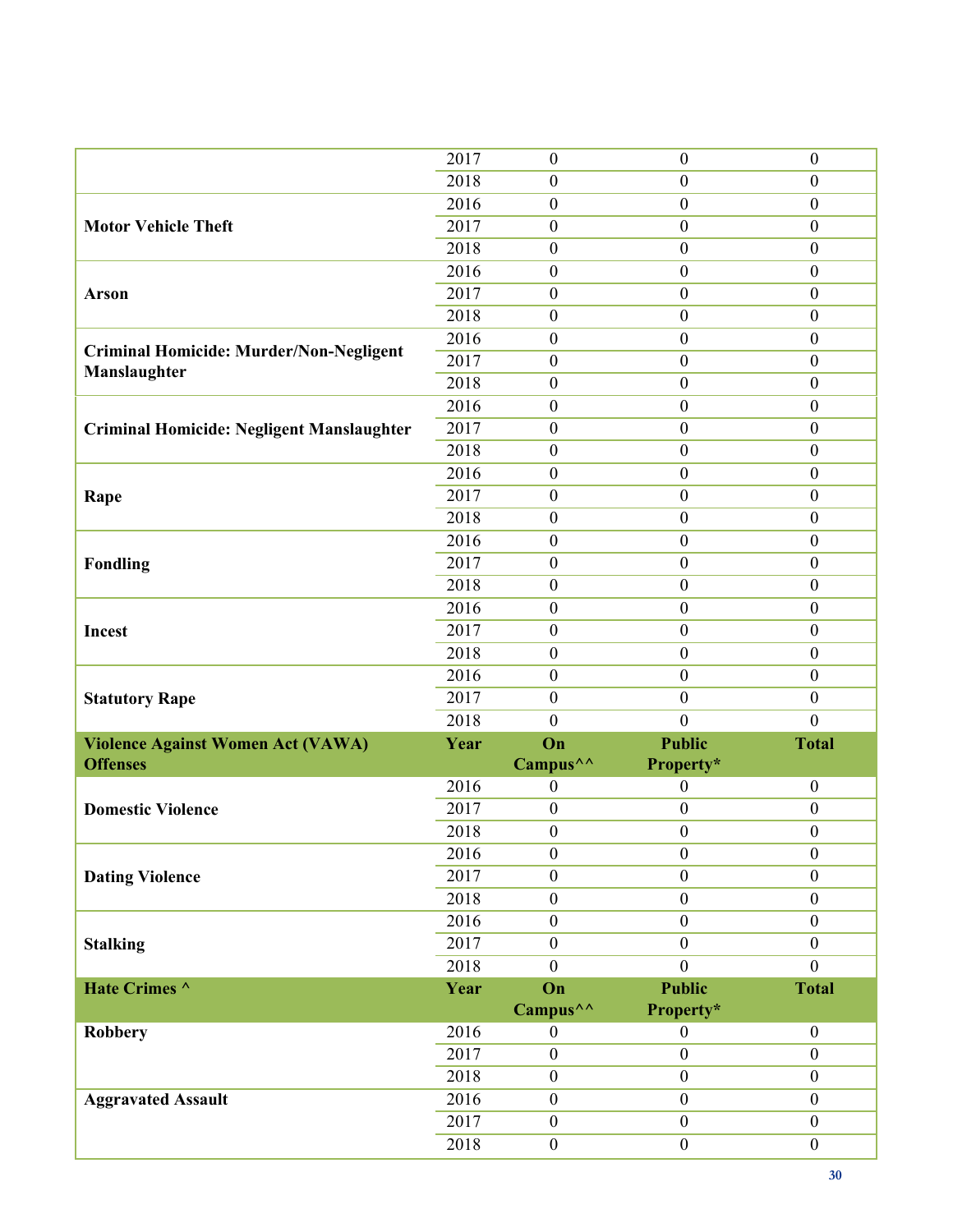| <b>Burglary</b>                                | 2016 | $\boldsymbol{0}$        | $\boldsymbol{0}$ | $\boldsymbol{0}$ |
|------------------------------------------------|------|-------------------------|------------------|------------------|
|                                                | 2017 | $\boldsymbol{0}$        | $\boldsymbol{0}$ | $\boldsymbol{0}$ |
|                                                | 2018 | $\boldsymbol{0}$        | $\boldsymbol{0}$ | $\mathbf{0}$     |
| <b>Motor Vehicle Theft</b>                     | 2016 | $\boldsymbol{0}$        | $\boldsymbol{0}$ | $\boldsymbol{0}$ |
|                                                | 2017 | $\boldsymbol{0}$        | $\mathbf{0}$     | $\boldsymbol{0}$ |
|                                                | 2018 | $\boldsymbol{0}$        | $\boldsymbol{0}$ | $\boldsymbol{0}$ |
| <b>Arson</b>                                   | 2016 | $\boldsymbol{0}$        | $\boldsymbol{0}$ | $\boldsymbol{0}$ |
|                                                | 2017 | $\boldsymbol{0}$        | $\mathbf{0}$     | $\mathbf{0}$     |
|                                                | 2018 | $\boldsymbol{0}$        | $\boldsymbol{0}$ | $\boldsymbol{0}$ |
| Larceny/Theft                                  | 2016 | $\boldsymbol{0}$        | $\mathbf{0}$     | $\boldsymbol{0}$ |
|                                                | 2017 | $\boldsymbol{0}$        | $\boldsymbol{0}$ | $\boldsymbol{0}$ |
|                                                | 2018 | $\mathbf{1}$            | $\boldsymbol{0}$ | 1                |
| <b>Simple Assault</b>                          | 2016 | $\boldsymbol{0}$        | $\boldsymbol{0}$ | $\mathbf{0}$     |
|                                                | 2017 | $\boldsymbol{0}$        | $\boldsymbol{0}$ | $\boldsymbol{0}$ |
|                                                | 2018 | $\boldsymbol{0}$        | $\mathbf{0}$     | $\boldsymbol{0}$ |
| Destruction, Damage, or Vandalism of           | 2016 | $\boldsymbol{0}$        | $\boldsymbol{0}$ | $\boldsymbol{0}$ |
| Property                                       | 2017 | $\boldsymbol{0}$        | $\boldsymbol{0}$ | $\boldsymbol{0}$ |
|                                                | 2018 | $\boldsymbol{0}$        | $\boldsymbol{0}$ | $\boldsymbol{0}$ |
| Any Other Crime Involving Bodily Injury        | 2016 | $\boldsymbol{0}$        | $\boldsymbol{0}$ | $\boldsymbol{0}$ |
|                                                | 2017 | $\boldsymbol{0}$        | $\mathbf{0}$     | $\boldsymbol{0}$ |
|                                                | 2018 | $\boldsymbol{0}$        | $\boldsymbol{0}$ | $\boldsymbol{0}$ |
| <b>Intimidation</b>                            | 2016 | $\boldsymbol{0}$        | $\boldsymbol{0}$ | $\boldsymbol{0}$ |
|                                                | 2017 | $\boldsymbol{0}$        | $\boldsymbol{0}$ | $\boldsymbol{0}$ |
|                                                | 2018 | $\boldsymbol{0}$        | $\boldsymbol{0}$ | $\boldsymbol{0}$ |
| <b>Criminal Homicide: Murder/Non-Negligent</b> | 2016 | $\boldsymbol{0}$        | $\mathbf{0}$     | $\boldsymbol{0}$ |
| <b>Manslaughter</b>                            | 2017 | $\boldsymbol{0}$        | $\boldsymbol{0}$ | $\boldsymbol{0}$ |
|                                                | 2018 | $\boldsymbol{0}$        | $\boldsymbol{0}$ | $\boldsymbol{0}$ |
| Rape                                           | 2016 | $\boldsymbol{0}$        | $\boldsymbol{0}$ | $\boldsymbol{0}$ |
|                                                | 2017 | $\boldsymbol{0}$        | $\mathbf{0}$     | $\boldsymbol{0}$ |
|                                                | 2018 | $\boldsymbol{0}$        | $\boldsymbol{0}$ | $\boldsymbol{0}$ |
| Fondling                                       | 2016 | $\boldsymbol{0}$        | $\boldsymbol{0}$ | $\boldsymbol{0}$ |
|                                                | 2017 | $\boldsymbol{0}$        | $\mathbf{0}$     | $\boldsymbol{0}$ |
|                                                | 2018 | $\boldsymbol{0}$        | $\mathbf{0}$     | $\boldsymbol{0}$ |
| Incest                                         | 2016 | $\boldsymbol{0}$        | $\mathbf{0}$     | $\boldsymbol{0}$ |
|                                                | 2017 | $\boldsymbol{0}$        | $\mathbf{0}$     | $\mathbf{0}$     |
|                                                | 2018 | $\boldsymbol{0}$        | $\mathbf{0}$     | $\boldsymbol{0}$ |
| <b>Statutory Rape</b>                          | 2016 | $\boldsymbol{0}$        | $\mathbf{0}$     | $\boldsymbol{0}$ |
|                                                | 2017 | $\boldsymbol{0}$        | $\mathbf{0}$     | $\boldsymbol{0}$ |
|                                                | 2018 | $\boldsymbol{0}$        | $\boldsymbol{0}$ | $\overline{0}$   |
| <b>Arrest/Persons Referred for Campus</b>      | Year | On Campus <sup>^^</sup> | Public Property* | Total            |
| <b>Disciplinary Action</b>                     |      |                         |                  |                  |
| <b>Liquor Law Violations: Arrests</b>          | 2016 | $\boldsymbol{0}$        | $\mathbf{0}$     | $\boldsymbol{0}$ |
|                                                | 2017 | $\boldsymbol{0}$        | $\boldsymbol{0}$ | $\boldsymbol{0}$ |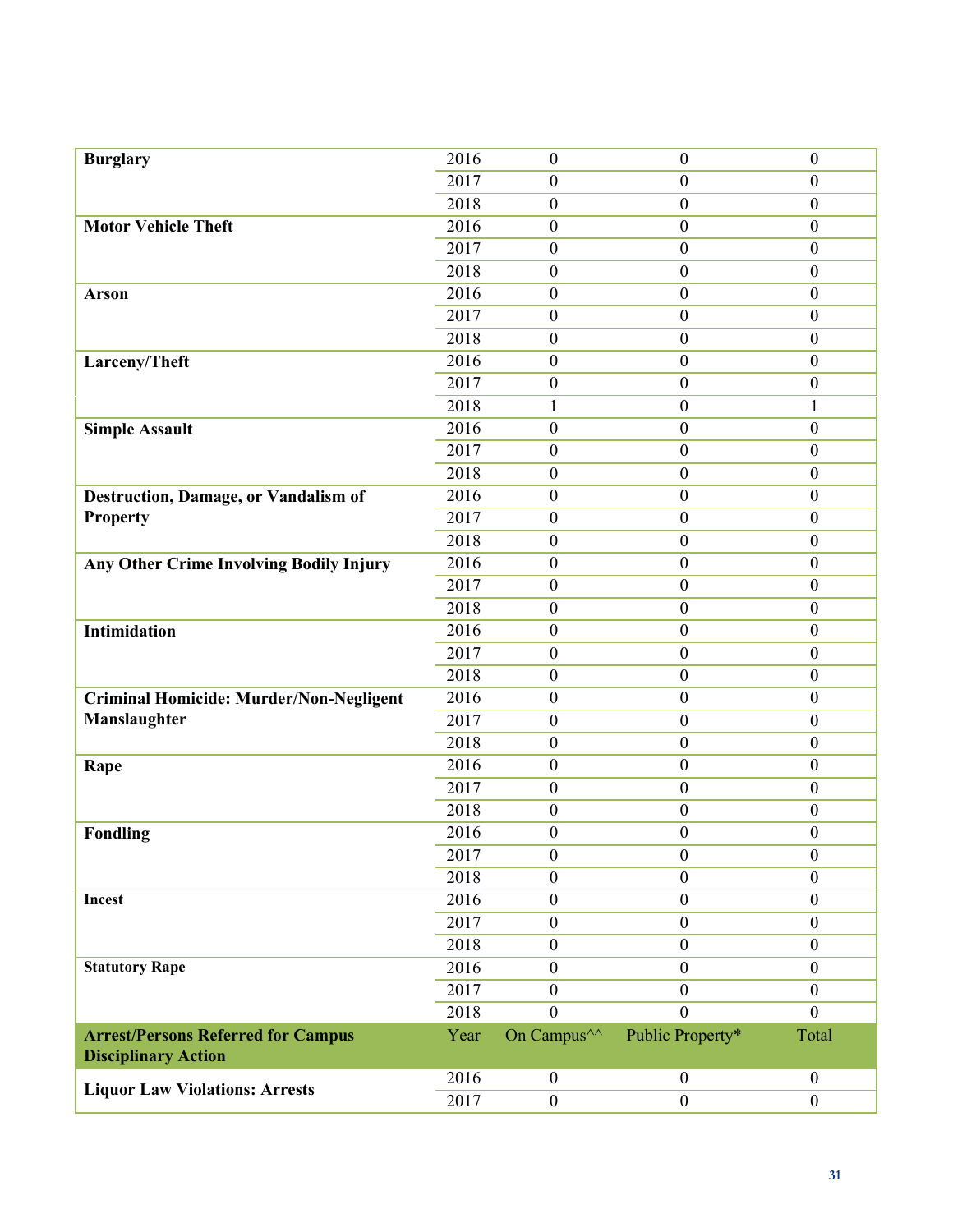|                                                                   | 2018 | $\theta$ | 1 <sup>1</sup> |          |
|-------------------------------------------------------------------|------|----------|----------------|----------|
|                                                                   | 2016 | $\theta$ | $\theta$       | 0        |
| <b>Liquor Law Violations: Disciplinary Action</b>                 | 2017 | $\theta$ | $\Omega$       | $\Omega$ |
|                                                                   | 2018 | $\theta$ | $\theta$       | 0        |
|                                                                   | 2016 | $\theta$ | 0              | $\Omega$ |
| <b>Drug Law Violations: Arrests</b>                               | 2017 | $\theta$ | $\Omega$       | $\Omega$ |
|                                                                   | 2018 | $\Omega$ | 0              | 0        |
|                                                                   | 2016 | $\theta$ | $\theta$       |          |
| <b>Drug Law Violations: Disciplinary Action</b>                   | 2017 | $\theta$ | $\Omega$       | $\Omega$ |
|                                                                   | 2018 | $\theta$ | 0              | 0        |
|                                                                   | 2016 | $\Omega$ | 0              |          |
| <b>Illegal Weapons Possessions: Arrests</b>                       | 2017 | $\theta$ | $\theta$       | $\theta$ |
|                                                                   | 2018 | 0        | 0              | $\Omega$ |
|                                                                   | 2016 | 0        | 0              |          |
| <b>Illegal Weapons Possessions: Disciplinary</b><br><b>Action</b> | 2017 | $\theta$ | 0              | 0        |
|                                                                   | 2018 | 0        | 0              |          |

\*Public Property includes all public property, including thoroughfares, streets, sidewalks, and parking facilities, that is within the campus or immediately adjacent to and accessible from the campus.

^ Hate crimes are any crimes reported to local police agencies or to a University security authority that manifest evidence that the victim was intentionally selected because of the victim's actual or perceived race, gender, religion, national origin, sexual orientation, gender identity, ethnicity, or disability and refers to the following crimes: criminal homicide (murder and non-negligent manslaughter, and negligent manslaughter), sex offenses (forcible and non-forcible), robbery, aggravated assault, burglary, motor vehicle theft, arson, larceny-theft, simple assault, intimidation, destruction/ damage/vandalism of property, and any other crime involving bodily injury.

^^United States University does not have any residential housing. The above statistics are representative of the San Diego campus.

<span id="page-31-0"></span><sup>&</sup>lt;sup>1</sup> This incident occurred after the building was closed in an adjacent parking lot. It did not involve University personnel or students.